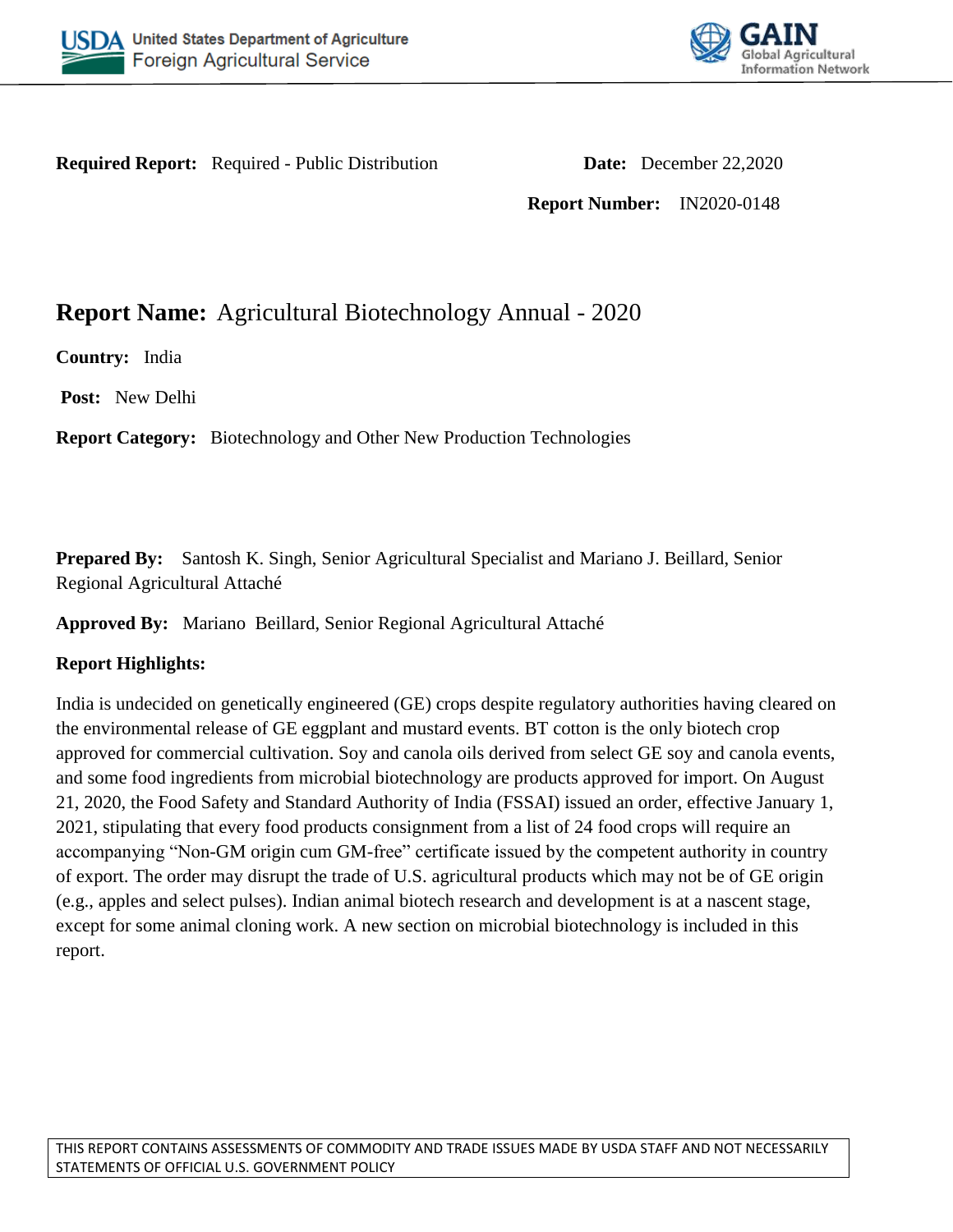## *EXECUTIVE SUMMARY*

The Environment Protection Act (EPA) of 1986 provides the foundation for India's biotechnology (biotech) regulatory framework (see Annex I) for genetically engineered (GE) plants, animals, and their products and by-products. The Food Safety and Standards Act (FSSA) of 2006 includes specific provisions for regulating GE food products, including processed foods. The Food Safety and Standard Authority of India (FSSAI) previously deferred the approval of GE food products to the Genetic Engineering Approval Committee (GEAC) in the absence of regulations and operational infrastructure. In August 2017, the Supreme Court of India issued directives for the FSSAI to regulate approval of GE food products. Notwithstanding the court's ruling, the FSSAI is still in the process of framing regulations and guidelines for the approval of GE food products.

On August 21, 2020, the FSSAI issued an order, effective January 1, 2021, stipulating that every food products consignment from a list of 24 food crops require an accompanying "Non-GM origin cum GMfree" certificate issued by the competent authority in country of export. The August 2020, FSSAI order stands to severely disrupt the trade of several U.S.-origin agricultural products which may not be of GE origin (e.g., apples and select pulses). On December 3, 2020, the FSSAI extended the compliance date now to March 1, 2021.

BT cotton is the only GE crop approved for commercial cultivation in India. Vegetable oils derived from GE soybeans and canola are the only products approved for import. In prior years, the GEAC received applications for the import of distiller's dried grains with solubles (DDGS) derived from GE corn and for soybeans, as well as for soybean meal derived from GE soybeans and other processed food products with GE content. Following the Supreme Court of India's August 2017 order, the GEAC began forwarding applications for the approval of GE food and agricultural products to the FSSAI; since then GE food products approvals have languished.

The U.S.-India bilateral trade in food, agricultural and related products reached \$7.5 billion in calendar year (CY) 2019, with the balance of trade skewed 2.4 to 1 in India's favor. U.S. exports of products derived from GE crops are mostly cotton (\$587 million), and a small quantity of soybean oil (\$0.2 million). BT cotton, accounts for over 95 percent of India's cotton production, estimated at 29.5 million bales (480-lb bales) in marketing year (MY) 2019/20 (August-July), of which 3.3 million bales were exported. India does not commercially produce animals or animal products derived from agriculture biotechnology, including cloned animals. Indian food processors use food ingredients derived from microbial biotechnology, mostly processing aids like enzymes and food additives such as vitamin supplements.

The National Democratic Alliance (NDA) government remains indecisive on GE product approvals; the regulatory system has effectively halted. In May 2017, the GEAC cleared the environmental release of locally developed GE mustard, but the government opted to defer the approval of GE mustard due to opposition from anti-biotech groups, including right-wing organizations. In 2017, the Ministry of Agriculture and Farmers' Welfare (MAFW) launched its own market restrictive actions against biotech seed companies, including price controls on BT cottonseeds and a proposal for licensing regulations for biotech seeds. The existing policy environment creates significant uncertainty and discourages investment in agricultural biotechnology research and development (R&D).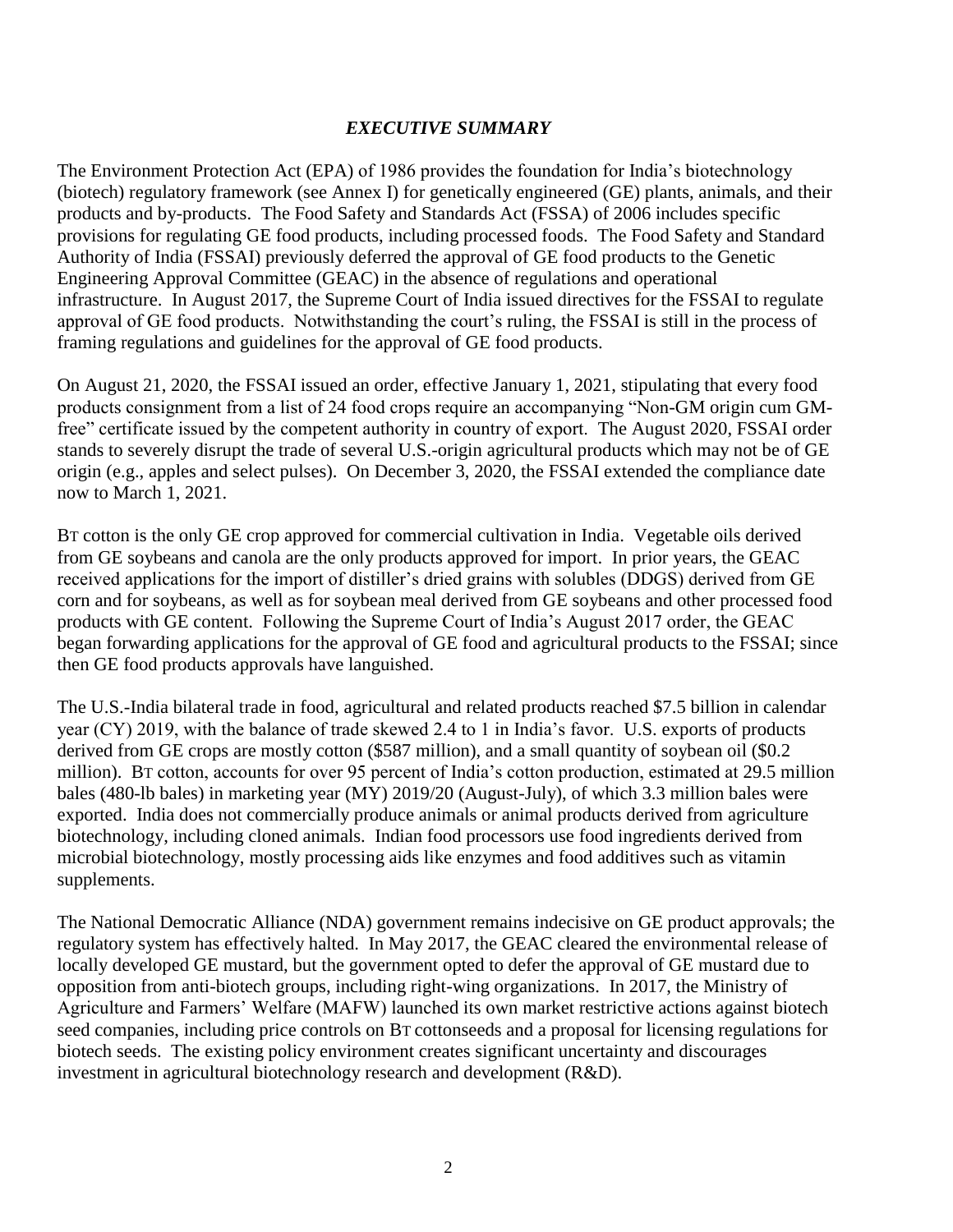## *TABLE OF CONTENTS*

## *CHAPTER1: PLANT BIOTECHNOLOGY*

*PART A: PRODUCTION AND TRADE* 

*PART B: POLICY*

*PART C: MARKETING*

*CHAPTER 2: ANIMAL BIOTECHNOLOGY*

*PART D: PRODUCTION AND TRADE* 

*PART E: POLICY*

*PART F: MARKETING*

*CHAPTER 3: MICROBIAL BIOTECHNOLOGY*

*PART G: PRODUCTION AND TRADE* 

*PART H: POLICY*

*PART I: MARKETING*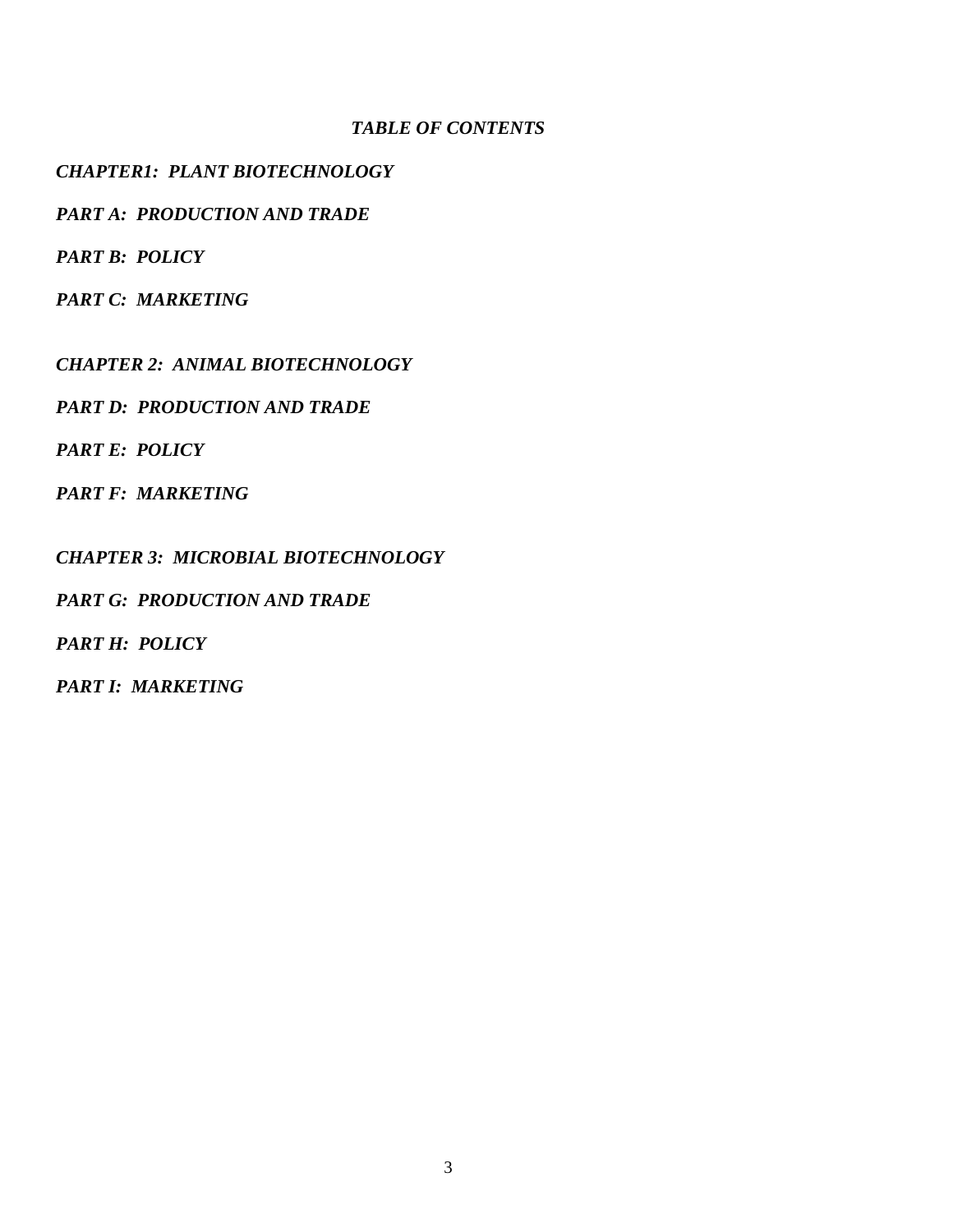## *CHAPTER 1: PLANT BIOTECHNOLOGY*

## **PART A: PRODUCTION AND TRADE**

#### **a. Product Development**

**GE Crops:** Several Indian seed companies and public sector research institutions are developing GE crops [\(more than 85 plant species\)](http://www.geacindia.gov.in/resource-documents/05-GE_Plants_in_the_Product_Development_Pipeline_in_India_Results_from_a_Survey.pdf), for pest resistance, herbicide tolerance, abiotic stress tolerance, nutritional enhancement, and nutritional, medicinal or metabolic phenotypes. The crops being developed by public sector institutions include bananas, cabbage, cassava, cauliflower, chickpeas, cotton, eggplant, rapeseed/mustard, papayas, peanuts, pigeon peas, potatoes, rice, sorghum, sugarcane, tomatoes, watermelon and wheat. Private seed companies are focusing on crops like cabbage, cauliflower, chickpeas, corn, cotton, mustard/rapeseed, okra, pigeon peas, rice, and tomatoes. Policy uncertainty and delays in the regulatory approval system severely constrained the advancement of research on GE crops to the product development stage, both in the private and public sectors. Sources inform that companies involved in developing GE crops are suspending research and development efforts and/or are exploring commercialization in other countries (e.g., BT eggplant in Bangladesh and Philippines).

On October 14, 2009, the Genetic Engineering Approval Committee (GEAC) recommended the approval of commercial cultivation of BT eggplant event (Monsanto event) developed by a local seed company, which was forwarded to the Ministry of Environment, Forests and Climate Change (MOEFCC) for a final decision (note, the GEAC changed its name to Genetic Engineering Appraisal Committee in 2010). On February 9, 2010, the MOEFCC (under the previous United Progressive Alliance government) announced a moratorium on the approval until the regulatory system could ensure human and environmental safety through long-term studies. More than 10 years later, the GEAC has yet to initiate the approval process for the BT eggplant event. Notwithstanding this delay, the GEAC has authorized confined field trials of a BT eggplant event developed by a local public sector research institution.

Meanwhile, a domestically developed GE mustard variety (containing events *bn 3.6* and *modbs 2.99*) developed using *barnase*, *barstar,* and *bar* genes developed by Delhi University (a public sector entity), has torturously progressed through the regulatory approval system. On May 11, [2017, the GEAC](http://www.geacindia.gov.in/Uploads/MoMPublished/2017-geac-133.pdf) recommended to the MOEFCC approval to allow the environmental release of GE mustard. Various anti-biotechnology (biotech) stakeholders, including right wing antibiotech groups, have challenged the GEAC's decision.

The Ministry of Environment, Forests and Climate Change, confronting strong opposition, backtracked and issued a note indicating that the environmental release of transgenic mustard is on hold pending further review. The ministry subsequently returned to the GEAC the proposal for reconsideration. In March 2018, the GEAC reiterated having fully addressed stakeholders' concerns when approving the event for environmental release. Nonetheless, the GEAC did advise the developer the following July to conduct additional field demonstration studies on the impact of GE mustard on honeybees and other pollinators; these studies have concluded. However, there has been no additional progress towards approval to date.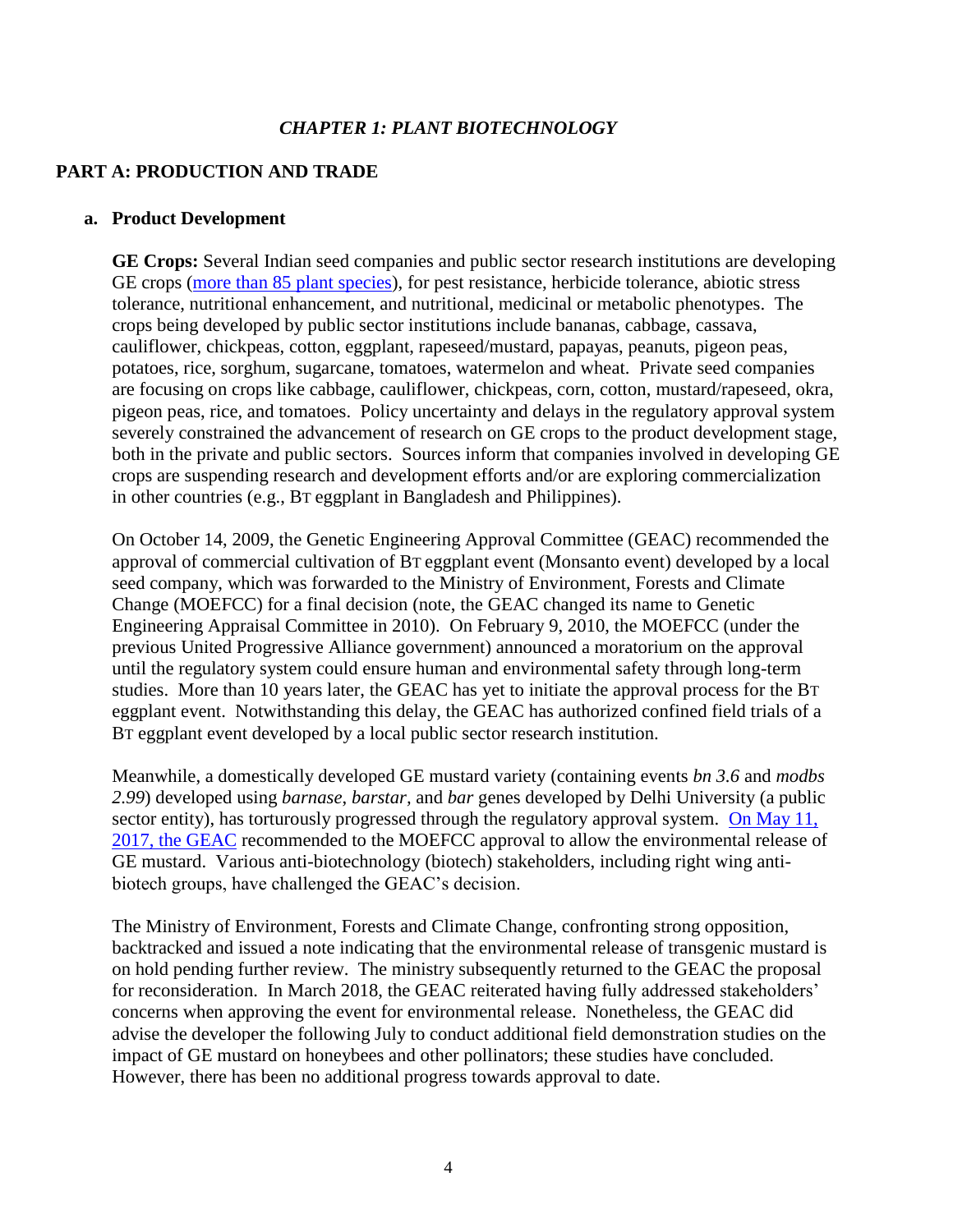Should the Indian government opt to move in the near-term to commence anew approving GE crops, by means of a science-based regulatory assessment, then besides BT eggplant and GE mustard there are three other crop events ready. One of the latter is a stacked GE cotton event at the advance approval stage (i.e., 2-3 years). Sources report, however, that most of the event developers have now withdrawn or are keeping on hold further efforts to pursue approvals due to the ongoing policy stalemate.

**Shifting Focus to Use of Innovative Biotechnologies:** Due to political opposition and the slow pace of the biotechnology regulatory approval system, public sector researchers are shifting towards genomics and marker-assisted breeding in their agriculture biotech programs. Organizations are starting preliminary research on application of new biotech techniques such as genome editing in agriculture. To incentivize innovation and promote development of genomewide analysis and engineering technologies, the Ministry of Science and Technology's (MOST) [Department of Biotechnology \(DBT\) has been supporting various programs and initiatives.](http://dbtindia.gov.in/schemes-programmes/research-development/knowledge-generation-discovery-research-new-tools-and-1) The Indian Council of Agricultural Research and affiliates, state agricultural universities (SAUs), and other public sector institutions are researching the use of gene editing in agriculture.

**Use of Biotechnology in Other Sectors:** [Biopharmaceuticals for human and animal use](http://geacindia.gov.in/approved-products.aspx) and GE microorganisms and derived products utilize biotechnology extensively. Most of these manufactures are in the category of biosimilar and include products such as insulin, hepatitis B vaccine, human growth hormone, and monoclonal antibodies, enzymes and additives used in the food industry. Bacterium, yeasts, and cell lines serve as host systems in the production of the foregoing. GE plants do not serve as host systems in the production of biopharmaceuticals.

Biopharmaceuticals including biosimilar fall under the regulatory oversite of:

- (i) The Drug Controller General of India under the Drugs and Cosmetics Act and;
- (ii) The Review Committee of Genetic Manipulation (RCGM), and the GEAC under the "Rules for the Manufacture, Use/Import/Export and Storage of Hazardous Micro-Organisms/Genetically Engineered Organisms or Cells, 1989" notified under the Environment (Protection) Act, 1986, commonly referred to as "Rules 1989."

The Review Committee of Genetic Manipulation reviews the applications up the preclinical studies stage. While the GEAC reviews applications from the environmental angle. The Drug Controller General of India (DCGI) regulates the conduct of clinical trials, final registration and conducts post marketing surveillance and monitoring.

#### **b. Commercial Production**

In 2002, India approved BT cotton for commercial cultivation; it remains the only GE crop approved for production. Over the past 18 years, the BT cotton area has expanded to cover 95 percent of India's total cotton acreage; allowing India to become the world's largest producer and a leading exporter. Cotton production in MY 2013/14 (August-July) reached a record 31 million bales (480-lb bales) produced from 11.9 million hectares, compared to 10.6 million bales from 7.7 million hectares in MY 2002/03. Cotton production in MY 2019/20 is estimated at 29.5 million bales produced from 13.3 million hectares.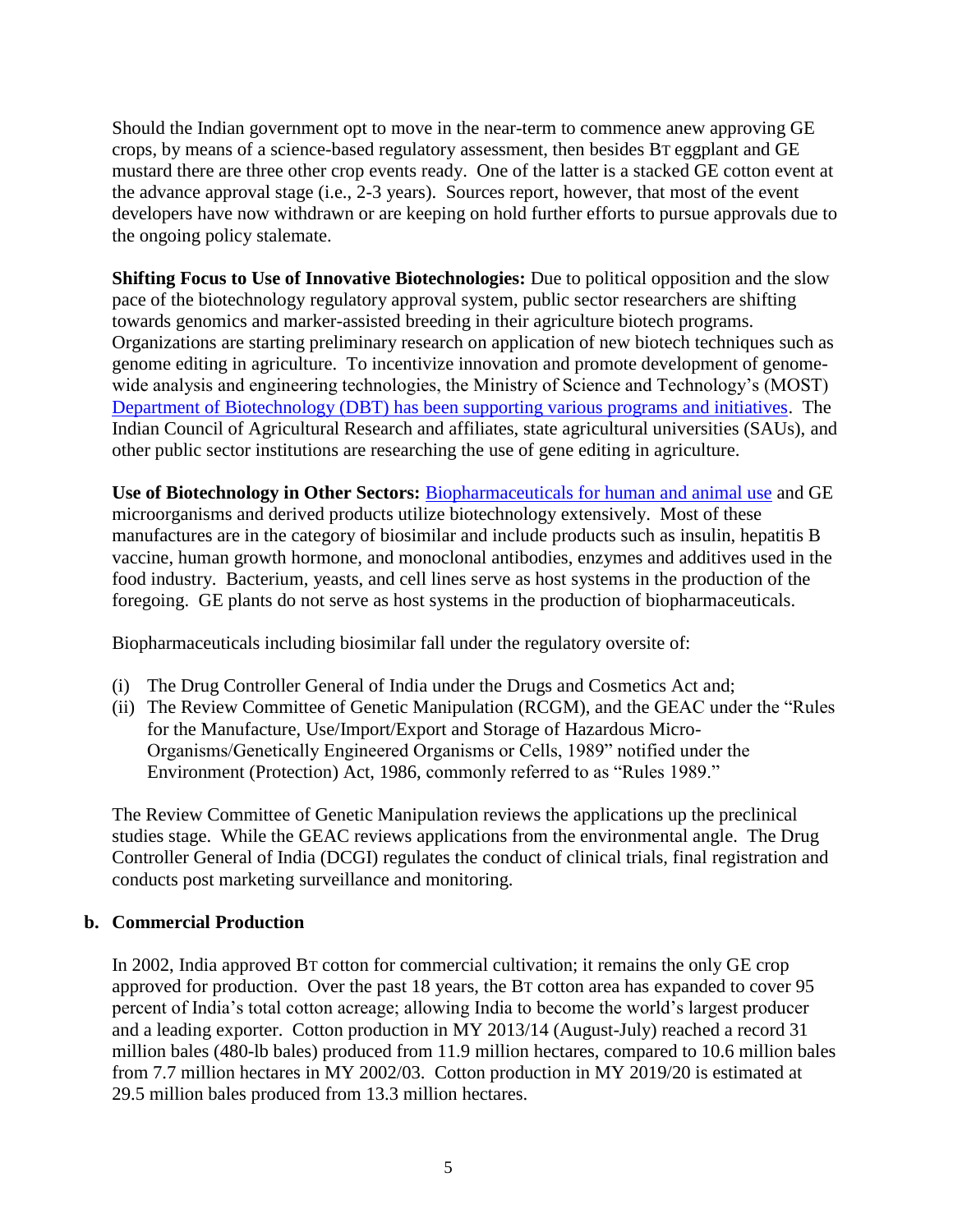To date, the Indian government [approved five cotton events](http://www.geacindia.gov.in/biosafety-data-approved-GM-crops.aspx) and [more than 1,400 hybrids](http://www.geacindia.gov.in/resource-documents/approved-products/Final_commercially_approved.pdf) for cultivation in various agro-climatic zones. Most of the approved BT cotton hybrids come from the two Monsanto events (Mon 531 and Mon 15985). An Indian joint venture company Monsanto MaHyCo Biotech Limited (MMBL), has the licensing rights for the two Monsanto events in India. Monsanto MaHyCo Biotech Limited has sub-licensed the two events to more than 40 Indian seed companies allowing the right to use the events in their cotton hybrids through a licensing agreement. The commercial cultivation of BT cotton events is approved for use as fiber (clothing), food (oil for human consumption), and feed (meal for animals).

**Illegal Cultivation of Unapproved GE Events Continues Unabated:** In 2017, following reports of unapproved GE cotton, soybean, and eggplant events plantings, the Department of Biotechnology (DBT) instituted the Field Inspection and Scientific Evaluation Committee (FISEC); confirming the spread of unapproved GE crop events. Industry sources inform that herbicide tolerant BT (HTBT) GE cottonseed may account for 15 percent of total cotton acreage in the MY 2019/20 season in the states of Gujarat, Maharashtra, Telangana, Andhra Pradesh, Odisha, Karnataka, and Madhya Pradesh. Reports also allege that HT GE soybean is now cultivated in Gujarat. Sources also indicate that BT eggplant seeds from Bangladesh have found their way into the fields of West Bengal and Orissa and are slowly spreading to other states.

In 2019, a Maharashtra state farmer group launched the ["GM Satyagraha"](https://allianceforscience.cornell.edu/blog/2019/06/indian-farmers-plant-gmo-seeds-civil-disobedience-satyagraha-protest/) movement, openly planting unapproved GE (HTBT) cottonseed. The farmer group justifies its action as a protest against governmental indecisiveness in approving a new, beneficial technology needed by farmers. While the Indian government and several state governments initiated measures to stop the sale of illegal GE seeds, sources confirm that the sale and use continues unabated. The Maharashtra state farmer group again planted unapproved HTBT cottonseed (in the presence of the media) during the MY 2020/21 season. Cultivation of the unapproved GE seeds reflects farmers' frustration with the government's GE approval process, and shows demand for the technology.

## **c. Exports**

India is the third largest exporter of cotton in the world; trailing just behind the United States and Brazil. It also exports small quantities of cottonseed and cottonseed meal derived from BT cotton. India exported a record 11.1 million bales (480-lb bale) in MY 2011/12, which has since dropped to 3.3 million bales in MY 2019/20. Sources inform that export documentation for cotton, as a fiber product (i.e., cellulose) does not require a GE declaration. India does not export significant quantities of cotton, cottonseed or cottonseed meal to the United States.

#### **d. Imports**

The only GE food products authorized for import into India are soybean oil derived from GE soybeans (glyphosate tolerant and five other events) and canola oil derived from a GE canola (a select herbicide tolerant event). India imports significant quantities of soybean oil. It imported 3.2 million metric tons (MMT) in CY 2019, down slightly from the CY 2016 record volume of 3.9 MMT, mainly from Argentina (2.4 MMT) and Brazil (0.32 MMT) along with a small quantity of canola oil (30 metric tons).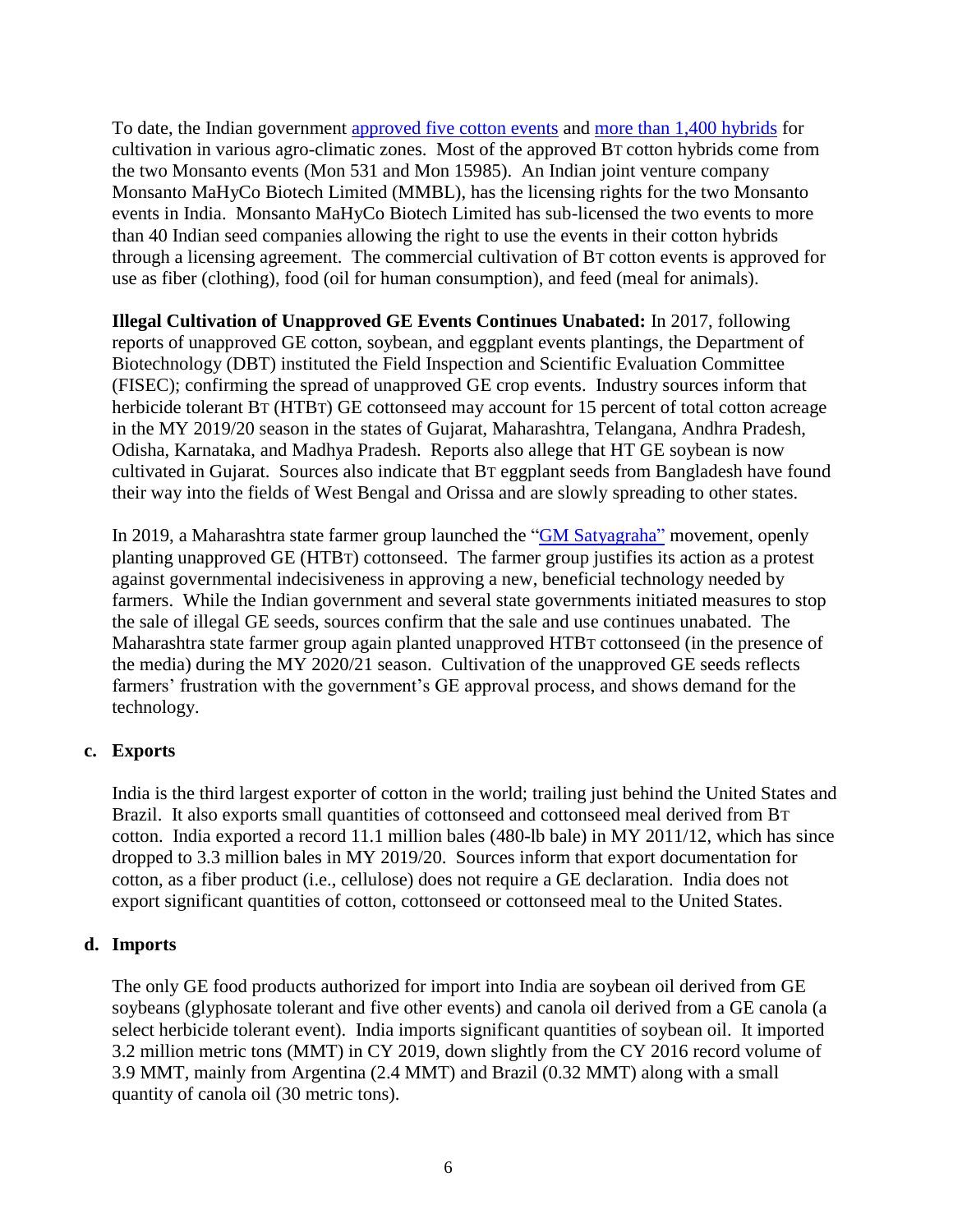India imports large quantities of cotton, including BT cotton, to augment the quality requirement of the local textile industry (2.3 million bales in 2019/20). Cotton does not face a GE declaration requirement as a cellulosic fiber product devoid of protein.

Imports of other GE crops for seed, human food use, and animal feed as well as processed products derived from GE plant crops are not permissible.

## **e. Food Aid**

India is not a major food aid provider, except for occasional food aid shipments to neighboring countries in case of natural disaster, mostly wheat and rice (non-GE). India is not a food aid recipient of the United States, nor is it likely to be one in the near future.

## **f. Trade Barriers**

 $\overline{a}$ 

India's trade policy effectively bans imports of all GE products, except for soybean and canola oil derived from GE soybean and canola (select events). In April 2006, the [Ministry of](http://dgftcom.nic.in/exim/2000/not/not06/not0206.htm)  [Commerce and Industry issued a notification](http://dgftcom.nic.in/exim/2000/not/not06/not0206.htm) specifying that the GEAC must approve all imports containing GE products. This directive requires a GE declaration by the importer at the time of import.

In August 2017, the Supreme Court of India directed the FSSAI to issue guidelines and regulations for the approval of GE food and products. Although the GEAC transferred to the FSSAI the applications for approval of GE foods and products, the latter has yet to establish guidelines for food and processed food products derived from GE crops and animals. Currently only the import of GE soybean and canola oils are permissible.

On August 21, 2020, the FSSAI issued an order, effective January 1, 2021, stipulating that every food products consignment from a list of 24 food crops require an accompanying "Non-GM origin cum GM-free" certificate issued by the competent authority in country of export. The August 2020, FSSAI order will significantly disrupt the trade of several U.S.-origin agricultural products which may not be of GE origin (e.g., apples and select pulses). On December 3, 2020, the FSSAI extended the compliance date now to March 1, 2021 (see [GAIN-INDIA \(IN2020-](https://apps.fas.usda.gov/newgainapi/api/Report/DownloadReportByFileName?fileName=India%20Extends%20Compliance%20Timeline%20for%20Genetically%20Modified-Free%20Certificate%20for%20Imported%20Food%20Products_New%20Delhi_India_12-01-2020) [0180\) India Extends Compliance Timeline for Genetically Modified-Free Certificate for](https://apps.fas.usda.gov/newgainapi/api/Report/DownloadReportByFileName?fileName=India%20Extends%20Compliance%20Timeline%20for%20Genetically%20Modified-Free%20Certificate%20for%20Imported%20Food%20Products_New%20Delhi_India_12-01-2020)  [Imported Food Products\)](https://apps.fas.usda.gov/newgainapi/api/Report/DownloadReportByFileName?fileName=India%20Extends%20Compliance%20Timeline%20for%20Genetically%20Modified-Free%20Certificate%20for%20Imported%20Food%20Products_New%20Delhi_India_12-01-2020).<sup>1</sup>

It appears that the Indian government seeks to shift to the competent authority of the exporting country the onus of ensuring exports of only approved GE products. This measure has no food or biosafety basis. The United States and other likeminded trading partners are concerned that the FSSAI's non-science based certification requirement will create a trade restrictive, undue burden on exporting countries. The order will disrupt the trade in agricultural products such as apples and select pulses, as well as of other products, which may not be of GE origin.

<sup>&</sup>lt;sup>1</sup> See, https://apps.fas.usda.gov/newgainapi/api/Report/DownloadReportByFileName?fileName=India Extends Compliance [Timeline for Genetically Modified-Free Certificate for Imported Food Products\\_New Delhi\\_India\\_12-01-2020](https://apps.fas.usda.gov/newgainapi/api/Report/DownloadReportByFileName?fileName=India%20Extends%20Compliance%20Timeline%20for%20Genetically%20Modified-Free%20Certificate%20for%20Imported%20Food%20Products_New%20Delhi_India_12-01-2020)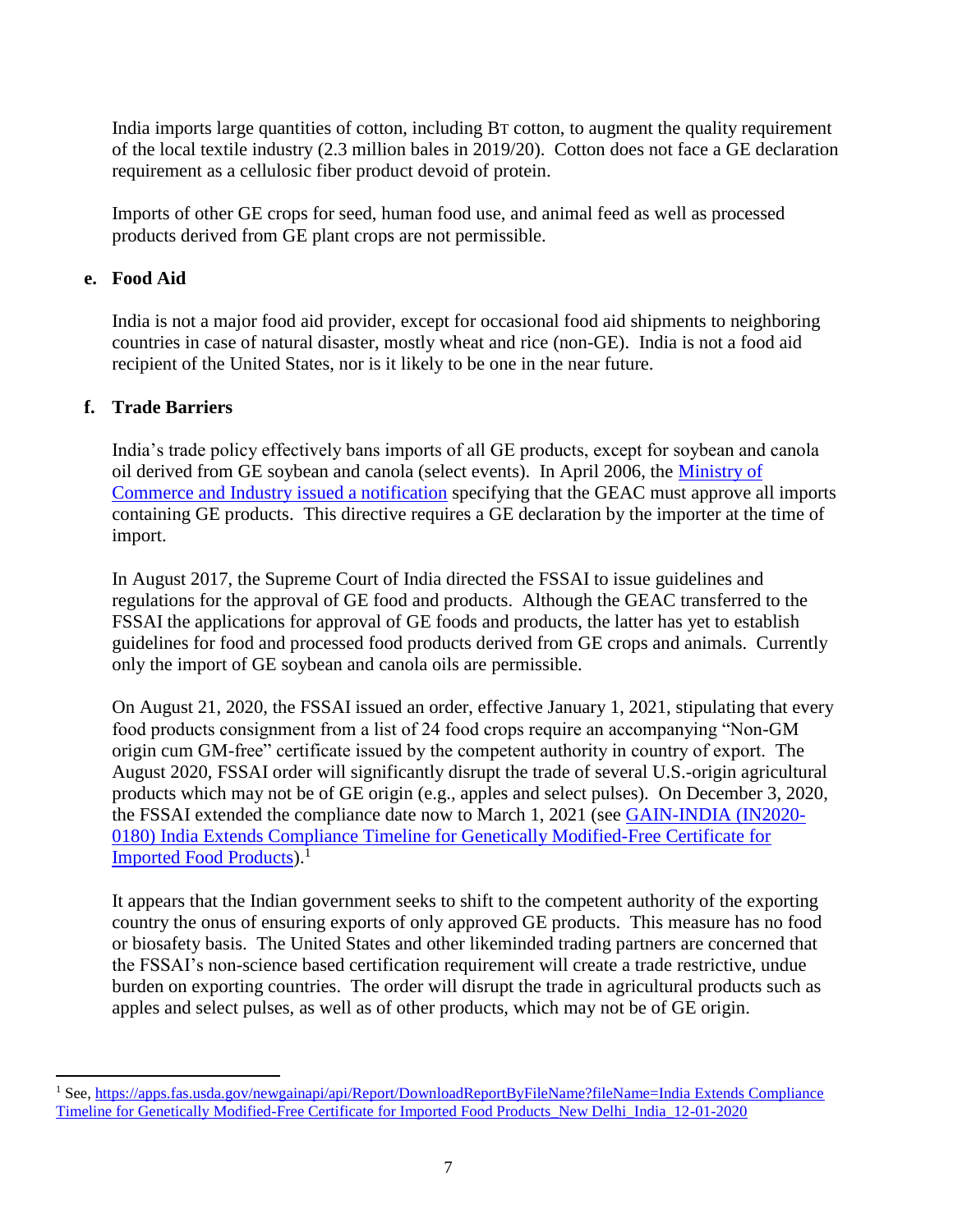Since 2015, the GEAC has received several applications for the approval of imports of distiller's dried grains with solubles (DDGS) derived from GE corn; soybean meal derived from GE soybean; and GE soybean (for animal feed). In July 2018, the GEAC formed a sub-committee to establish a procedure for dealing with applications for imports of animal feed, including DDGS and soybean meal. In November 2019, the sub-committee submitted to the GEAC its draft recommendation for comments and approval; there has been no further action to date.

The 2003 "Plant Quarantine Order (PQO) Regulation of Import into India" regulates the import of GE seeds and planting material for research purposes. Sources report that the process of getting approval for the import of bioengineered organisms and transgenic plant material under the PQO is cumbersome.

## **PART B: POLICY**

## **a. Regulatory Framework**

India's regulatory framework for GE crops, animals, and products is regulated by the Environment Protection Act of 1986 and the "Rules for the Manufacture, Use/Import/ Export and Storage of Hazardous Microorganisms/Genetically Engineered Organisms or Cells, 1989," known as "the Rules 1989." The rules govern research, development, use, and import of GE organisms and products. The rules identify six competent authorities (see Annex I).

On August 24, 2006, the Indian government enacted an integrated food law, namely the [Food](https://fssai.gov.in/cms/food-safety-and-standards-act-2006.php#:~:text=An%20Act%20to%20consolidate%20the,and%20wholesome%20food%20for%20human)  [Safety and Standards Act \(FSSA\) of 2006,](https://fssai.gov.in/cms/food-safety-and-standards-act-2006.php#:~:text=An%20Act%20to%20consolidate%20the,and%20wholesome%20food%20for%20human) which has specific provisions for regulating GE food products, including processed foods. Under the Act, the FSSAI is the authority responsible for regulating food, including GE foods. However, the FSSAI has not yet developed the institutional capacity and regulatory framework to fulfill this function.

The approval of GE crops and products (living modified organisms including seeds) for research, development and cultivation from the biosafety aspect, and processed non-food products is handled by the Genetic Engineering Appraisal Committee. The Food Safety and Standard Authority of India handles the approval of GE food including processed food and products from food safety aspect.

There is some ambiguity as to the responsibility for the approval of animal feed derived from GE crops and animals between the GEAC and FSSAI authorities, as well as other concerned ministries such as the Ministry of Fisheries, Dairying and Animal Husbandry and the Ministry of Agriculture and Farmers' Welfare. India's current regulatory approval system lacks a defined timeline for stages of regulatory approval.

The Genetic Engineering Appraisal Committee's website provides the [EPA Act of 1986 and the](http://www.geacindia.gov.in/acts-and-rules.aspx)  [1989 Rules](http://www.geacindia.gov.in/acts-and-rules.aspx) and [all guidelines and protocols](http://www.geacindia.gov.in/guidelines-and-protocols.aspx) (including recombinant DNA guidelines, guidelines for biotech plant research, import and shipment guidelines for GE plants for research use, guidelines for environmental risk assessment of GE plants).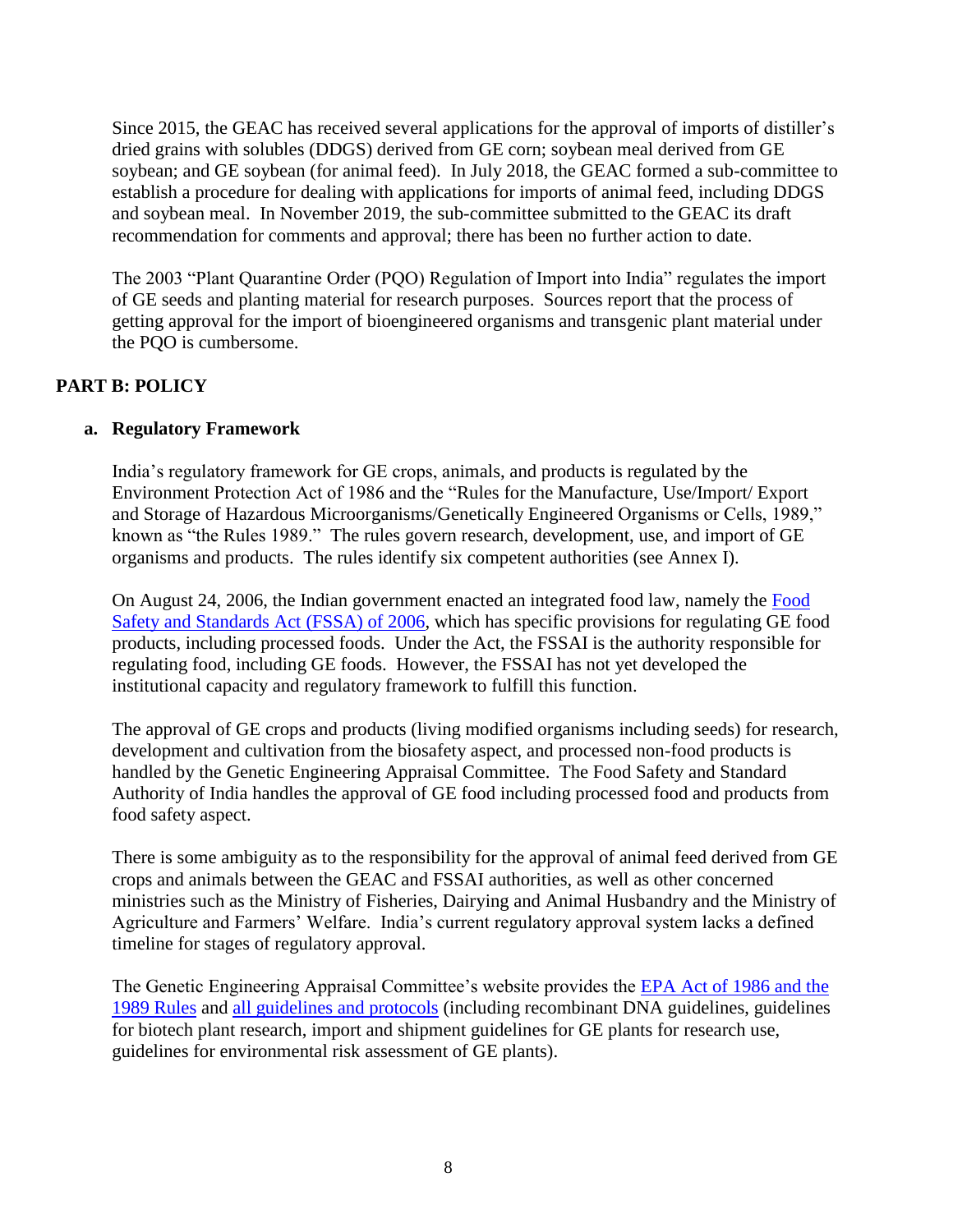The Ministry of Environment, Forests and Climate Change published the document "Procedure" [for Import and Export of GM Plant and Planting Material"](http://www.geacindia.gov.in/resource-documents/17_4-Procedure_of_Import_and_Export_of_GM_Plant.pdf) to assist traders and researchers. The 2003 "Plant Quarantine Order (PQO) Regulation of Import into India," that entered into force in January 2004, regulates the import of GE seeds and planting material. The Plant Quarantine Order regulates the import of germplasm, bioengineered organisms, and transgenic plant material for research purposes. The National Bureau of Plant Genetics Resources (NBPGR) is responsible for issuing import permits for GE seeds and plant materials.

| <b>Authority</b>                      | <b>Roles and Responsibility</b>                                        |
|---------------------------------------|------------------------------------------------------------------------|
| Ministry of Environment,              | Houses the GEAC, the nodal agency responsible for the implementation   |
| <b>Forests and Climate</b>            | of biotech Rules of 1989 under the EPA Act.                            |
| Change (MOEFCC)                       |                                                                        |
| Department of                         | Provides guidelines and technical support to the Genetic Engineering   |
| Biotechnology (DBT)                   | Appraisal Committee. Evaluates and approves biosafety assessment of    |
|                                       | GE product research and development in the country.                    |
| Ministry of Agriculture               | Evaluates and approves the commercial release of transgenic crop       |
| and Farmer Welfare                    | varieties after conducting field trials for assessing agronomic        |
| (MAFW)                                | performance. Is responsible for post approval monitoring.              |
| Food Safety and Standard              | Evaluates and approves the safety assessment of GE crops and products  |
| Authority of India                    | for human consumption. It has not yet established regulations and the  |
| (FSSAI)                               | GEAC continues to oversee this responsibility. It has yet to establish |
|                                       | regulations and begin the process.                                     |
| <b>Indian States</b>                  | Monitor the safety measures at biotech research facilities, and assess |
| Governments                           | potential damage, if any, due to the release of GE products. Approves  |
|                                       | field trials and commercial cultivation of the GEAC approved GE crops  |
|                                       | in their respective states.                                            |
| DBT, MAFW, and Indian                 | Support research and development of agriculture biotechnology through  |
| <b>States Governments</b>             | research institutions and state agricultural universities.             |
| Source: FAS New Delhi office research |                                                                        |

| <b>TABLE 1: India, Role of Various Ministries State Governments</b> |
|---------------------------------------------------------------------|
|---------------------------------------------------------------------|

Source: FAS New Delhi office research.

**The Genetic Engineering Appraisal Committee Slows:** Following the National Democratic Alliance (NDA) taking power in 2014, the Indian [biotech regulatory system under the GEAC](http://www.geacindia.gov.in/decisions-of-GEAC-meetings.aspx) has lagged, and slowed considerably following the 2017 deferral decision on GE mustard.

**Continued Dithering on Regulating GE Food:** Following the enactment of the "Food Safety and Standard Act of 2006," the [MOEFCC issued a notification](http://www.geacindia.gov.in/resource-documents/biosafety-regulations/acts-and-rules/MoEF_gazette_notification_SO_1519-E_Rule11.pdf) on August 23, 2007. The notification states that processed food manufactures derived from GE products (in which the product is not a living modified organism) do not require approval from the GEAC for their production, marketing, import and use in India. Since the FSSAI at that juncture lacked the technical capacity and regulations in place for approving GE food products, the Ministry of Health and Family Welfare (MHFW) designated the GEAC in the interim to regulate processed GE-derived food products under the Rules 1989.

On August 11, 2017, the Supreme Court of India issued directives that the FSSAI regulate approval of GE food products. Notwithstanding the court's ruling, the FSSAI is still in the process of framing regulations and guidelines for the approval of GE food products. All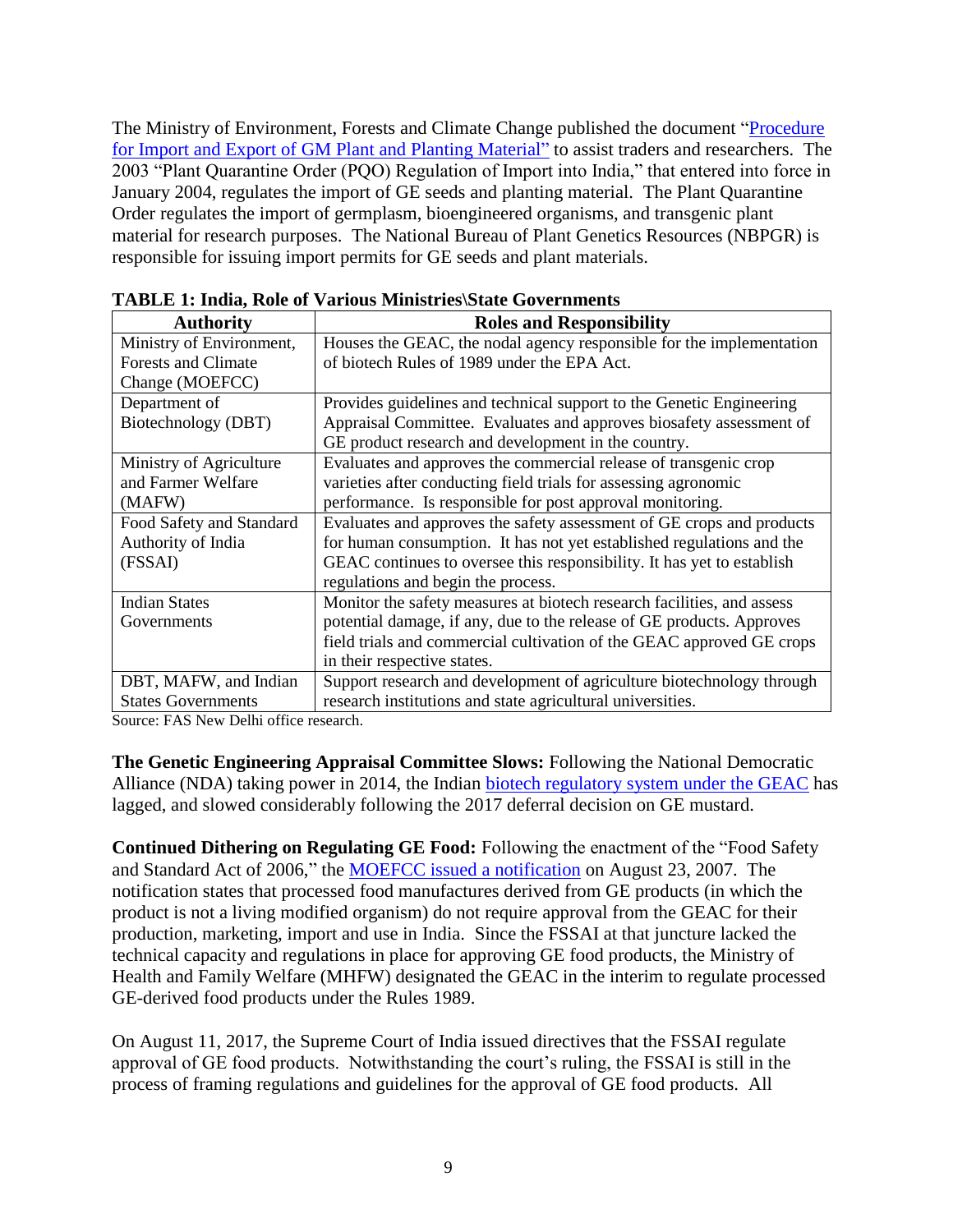applications for import approvals of processed food products are on hold until the FSSAI formulates the new guidelines and implements the regulations.

On August 21, 2020, the FSSAI issued an order, effective January 1, 2021, stipulating that every food products consignment from a list of 24 food crops require an accompanying "Non-GM origin cum GM-free" certificate issued by the competent authority in country of export. Subsequently on December 3, 2020, the FSSAI extended the compliance date to March 1, 2021.

## **b. Approvals**

There are five events approved for cultivation in India, all of which are BT cotton. The Genetic Engineering Appraisal Committee has granted import approval for vegetable oils derived from six GE soybean events and one GE canola event.

| <b>Gene/Event</b>                                     | <b>Developer</b>                            | <b>Usage</b>    |  |  |
|-------------------------------------------------------|---------------------------------------------|-----------------|--|--|
| Cry1Ac (Mon 531) <sup>[1]</sup>                       | MaHyCo Monsanto Biotech Limited             | Fiber/Seed/Feed |  |  |
| Cry1Ac & Cry2Ab (Mon<br>15985) <sup>[2]</sup>         | MaHyCo Monsanto Biotech Limited             | Fiber/Seed/Feed |  |  |
| Cry1Ac (Event 1) <sup>[3]</sup>                       | <b>JK AGRIGENETICS</b>                      | Fiber/Seed/Feed |  |  |
| Cry1Ab and Cry1Ac<br>(GFM Event) $^{[4]}$             | <b>NATH Seeds</b>                           | Fiber/Seed/Feed |  |  |
| Cry1C (Event MLS 9124)                                | <b>METAHELIX Life Sciences Pvt. Limited</b> | Fiber/Seed/Feed |  |  |
| $\alpha$ $\alpha$ $\alpha$ $\alpha$ $\alpha$ $\alpha$ |                                             |                 |  |  |

**TABLE 2: India: BT Cotton Events Approved**

Source[: GEAC, MOEFCC, Government of In](http://www.geacindia.gov.in/biosafety-data-approved-GM-crops.aspx)dia, FAS New Delhi office research.

[1] Gene sourced from Monsanto.

[2] Stacked gene event sourced from Monsanto.

[3] Gene sourced from Indian Institute of Technology., Kharagpur.

[4] Gene sourced from China featuring fused genes.

On June 22, 2007, the GEAC granted permanent approval for importation of soybean oil derived from glyphosate-tolerant soybeans for consumption after refining. On July 17, 2014, the GEAC approved the import of soybean oil derived from four other GE events. On September 3, 2015, the GEAC allowed imports of soybean oil derived from another HT event (Event FG72 from Bayer Bioscience Pvt. Limited) and canola oil derived from HT canola (Event Ms8xRF3 by Bayer Bioscience Pvt. Limited).

## **c. Stacked or Pyramided Event Approvals**

A stacked or pyramid event, even if consisting of already approved events, is essentially treated as a new event for approval for environmental release.

## **d. Field Testing**

The Genetic Engineering Appraisal Committee (GEAC) is responsible for approving all open field trials on the recommendation of the Review Committee on Genetic Manipulation (RCGM). A GE event prior to commercial use approval undergoes extensive agronomic evaluation in field trials supervised by the Indian Council of Agricultural Research (ICAR) or a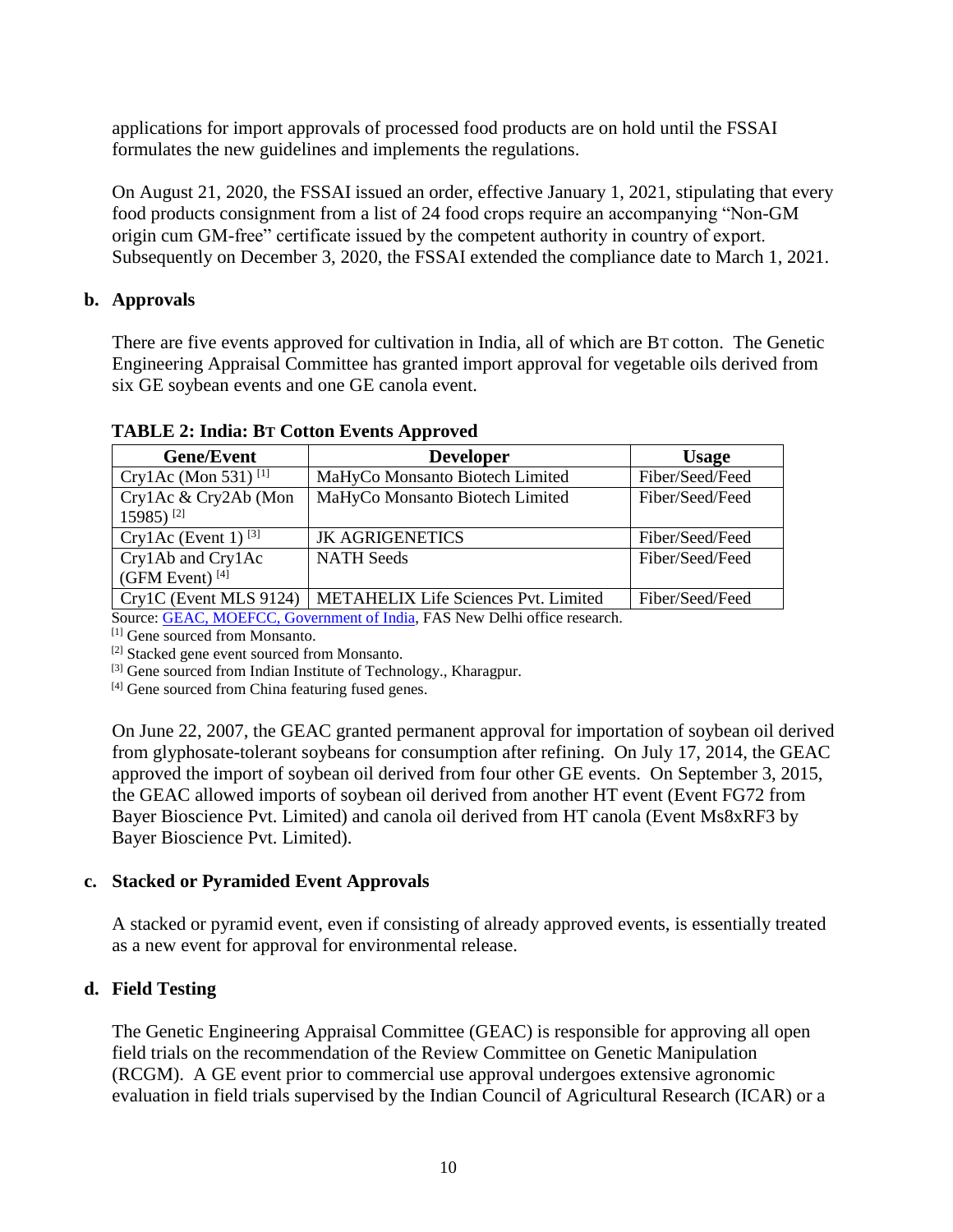state agricultural university for at least two crop seasons. Product developers can conduct agronomic trials in conjunction with biosafety trials.

In April 2009, the GEAC adopted an "event based" approval system for B**T** cotton. In April 2017, the GEAC authorized the ICAR to take full responsibility for evaluation, approval, management, and monitoring of B**T** cotton hybrids. Going forward the ICAR is responsible for confirming the presence or absence of approved genes\events and the level of protein expression along with the agronomic trials for new B**T** cotton hybrids.

On July 6, 2011, the GEAC had amended the procedures for field trial authorization; requiring the applicant (i.e., the technology developer) to obtain a no objection certificate, or NOC (a type of permit) from the state government. Sources inform that only a few states (Punjab, Haryana, Delhi, Rajasthan, Gujarat, Maharashtra, Karnataka and Andhra Pradesh) have issued NOCs for GE field trials of select events. Despite the GEAC approvals for field trials of several crop events, problems in obtaining permission (in the form of NOCs) from state governments have limited field trials.

On July 7, 2017, the GEAC issued a notification requiring state governments to announce decisions to approve or deny the validity of field trials within 90-days from the date of submission of the application. After 90-days, those applications not denied are considered as approved. The Genetic Engineering Appraisal Committee may waive the NOC requirement for small-scale, institutionally confined event trials.

## **e. Innovative Biotechnologies**

 $\overline{\phantom{a}}$ 

India has not defined the regulatory status of innovative technologies such as genome editing in plants and other organism; the issue is still under discussion. The Rules 1989 regulates all GE organisms. These rules define gene technology and genetic engineering as follows:

- (i) "Gene Technology" means the application of the gene technique called genetic engineering, to include self-cloning and deletion as well as cell hybridization;
- (ii) "Genetic engineering" means the technique by which heritable material, which does not usually occur or will not occur naturally in the organism or cell concerned, generated outside the organism or the cell is inserted into said cell or organism. It shall also mean the formation of new combinations of genetic material by incorporation of a cell into a host cell, where they occur naturally (self-cloning) as well as modification of an organism or in a cell by deletion and removal of parts of the heritable material;

Over the past few years, various scientific organizations and the Ministry of Science and Technology's Department of Biotechnology have been organizing discussions on regulation of new gene technologies. In February 2020, the [DBT posted the draft document on "Genome](http://dbtindia.gov.in/latest-announcement/dbt-invites-comments-%E2%80%9Cdraft-document-genome-edited-organisms-regulatory)  [Edited Organisms: Regulatory Framework and Guidelines for Risk Assessment, 2019"](http://dbtindia.gov.in/latest-announcement/dbt-invites-comments-%E2%80%9Cdraft-document-genome-edited-organisms-regulatory) for public  $comments<sup>2</sup>$ .

<sup>&</sup>lt;sup>2</sup> See, Government of India, Ministry of Science and Technology – Department of Biotechnology, [http://dbtindia.gov.in/latest-announcement/dbt-invites-comments-%E2%80%9Cdraft-document-genome-edited-organisms](http://dbtindia.gov.in/latest-announcement/dbt-invites-comments-%E2%80%9Cdraft-document-genome-edited-organisms-regulatory)[regulatory.](http://dbtindia.gov.in/latest-announcement/dbt-invites-comments-%E2%80%9Cdraft-document-genome-edited-organisms-regulatory)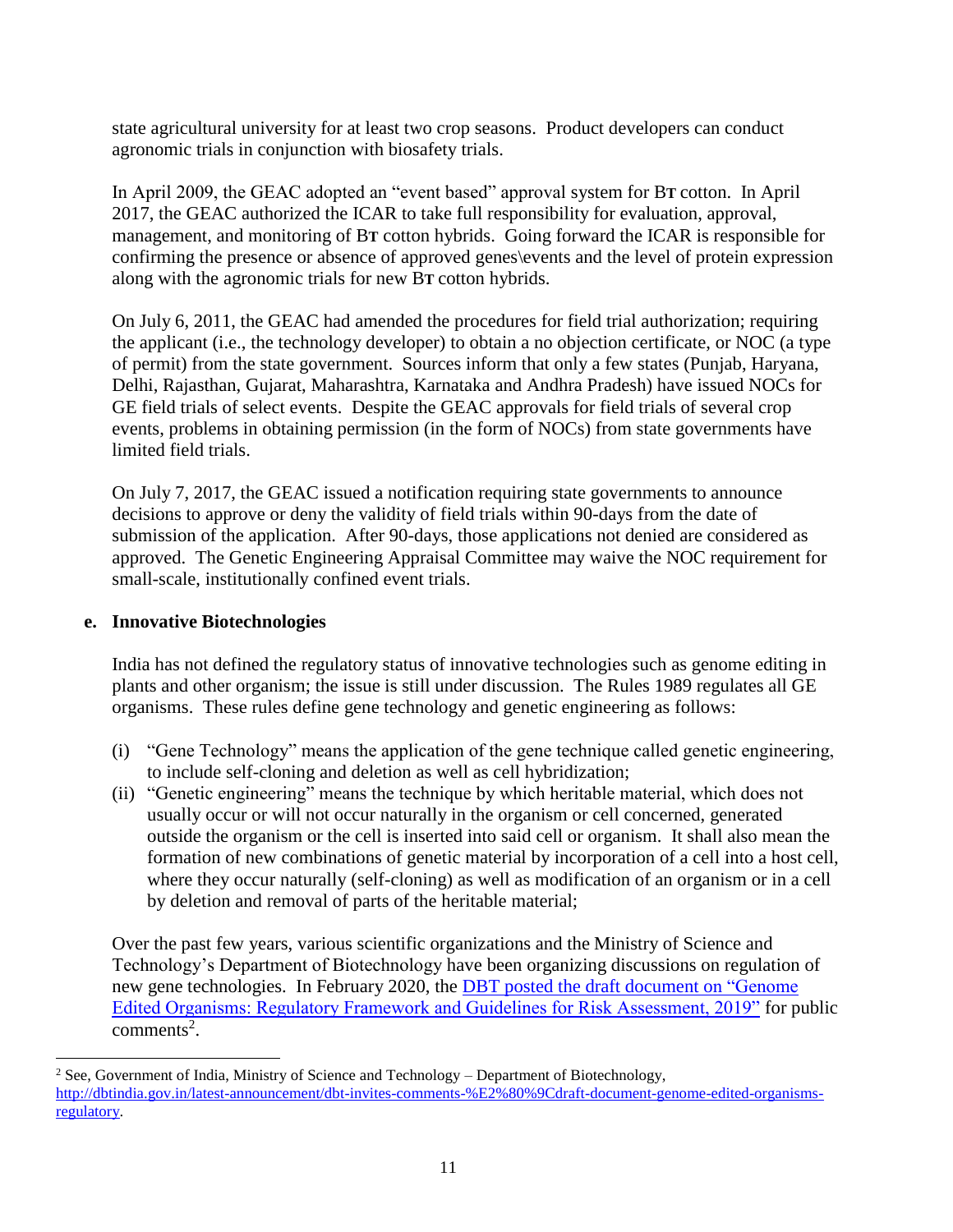On March 12, 2020, the DBT organized a stakeholder consultation and formed a committee to review the draft guidelines based on the comments received from 90 individuals/organizations. On July 28, 2020, the DBT committee presented the "Draft Guidelines for Safety Assessment of Genome Edited Plants" to the GEAC suggesting that that SDN1 and SDN2 categories of genome editing technologies do not involve or carry exogenous DNA and are comparable naturally occurring variance. These technologies for genome editing should be exempted from EPA 1986 under the under Rule 20 of the Rules 1989 to grant such exemption. The Genetic Engineering Appraisal Committee will deliberate on the draft guidelines further; other factors will likely influence the final guidelines and timeline for approval.

## **f. Coexistence**

The Indian government has no specific regulations on the coexistence of GE and non-GE crops. On January 10, 2007, the GEAC decided against allowing multi-location GE rice field trials in basmati rice growing areas, particularly in the geographical indication states of Punjab, Haryana, and Uttarakhand.

## **g. Labeling and Traceability**

On June 5, 2012, the Ministry of Consumer Affairs, Food and Public Distribution's Department of Consumer Affairs (DCA) issued notification G.S.R. 427 (E) amending the [Legal Metrology](http://wbconsumers.gov.in/writereaddata/ACT%20&%20RULES/Act%20&%20Rules/9%20The%20Legal%20Metrology%20(Package%20Commodities)%20Rules,%202011.pdf)  [\(Packaged Commodities\) Rules, 2011,](http://wbconsumers.gov.in/writereaddata/ACT%20&%20RULES/Act%20&%20Rules/9%20The%20Legal%20Metrology%20(Package%20Commodities)%20Rules,%202011.pdf) effective January 1, 2013, which stipulates "every package containing genetically modified food shall bear at the top of its principal display panel the word "GM." The Department of Consumer Affairs states that the "GM" labeling requirement is for consumers' right to know, but sources report that there has been no enforcement of the labeling requirement by the department. As the FSSAI is still in the process of establishing labeling regulations for GE foods, the future status of the DCA's GE labeling regulation remains uncertain (see [GAIN-INDIA \(IN2078\) –](https://apps.fas.usda.gov/newgainapi/api/Report/DownloadReportByFileName?fileName=2012%27s%20First%20Amendment%20to%20Legal%20Metrology%20Rules_New%20Delhi_India_6-14-2012) 6/14/2012 – 2012's First [Amendment to Legal Metrology Rules\)](https://apps.fas.usda.gov/newgainapi/api/Report/DownloadReportByFileName?fileName=2012%27s%20First%20Amendment%20to%20Legal%20Metrology%20Rules_New%20Delhi_India_6-14-2012).

On April 13, 2018, the FSSAI published draft labeling and display regulations, which stipulate mandatory labeling provisions for food products containing GE ingredients (see [GAIN-INDIA](https://apps.fas.usda.gov/newgainapi/api/Report/DownloadReportByFileName?fileName=Draft%20Labeling%20and%20Display%20Regulations%20Invite%20WTO%20Member%20Comments_New%20Delhi_India_4-17-2018)  (IN8043) – 4/17/2018 – [Draft Labeling and Display Regulations Invite WTO Member](https://apps.fas.usda.gov/newgainapi/api/Report/DownloadReportByFileName?fileName=Draft%20Labeling%20and%20Display%20Regulations%20Invite%20WTO%20Member%20Comments_New%20Delhi_India_4-17-2018)  [Comments\).](https://apps.fas.usda.gov/newgainapi/api/Report/DownloadReportByFileName?fileName=Draft%20Labeling%20and%20Display%20Regulations%20Invite%20WTO%20Member%20Comments_New%20Delhi_India_4-17-2018) The draft regulation mandates that all food products having a total of five percent or more GE ingredients require labeling stating "Contains GMO/Ingredients derived from GMO." Subsequently, on June 27, 2019, the FSSAI published the [revised draft labeling and](https://www.fssai.gov.in/upload/uploadfiles/files/Draft_Notification_Display_Labelling_02_07_2019.pdf)  [display regulations,](https://www.fssai.gov.in/upload/uploadfiles/files/Draft_Notification_Display_Labelling_02_07_2019.pdf) wherein they dropped the labeling provisions (see [GAIN-INDIA \(IN9060\)](https://apps.fas.usda.gov/newgainapi/api/Report/DownloadReportByFileName?fileName=GOI%20Publishes%20New%20Draft%20Labeling%20and%20Display%20Regulations_New%20Delhi_India_7-3-2019)  - 7/3/2019 - [GOI Publishes New Draft Labeling and Display Regulations\)](https://apps.fas.usda.gov/newgainapi/api/Report/DownloadReportByFileName?fileName=GOI%20Publishes%20New%20Draft%20Labeling%20and%20Display%20Regulations_New%20Delhi_India_7-3-2019). Industry sources report that the FSSAI is working on a separate set of draft regulations that would include provisions for labeling of GE food and/or food derived from GE products.

FAS New Delhi is not aware of any regulation on traceability of GE plant and plant products, including processed products derived from GE products.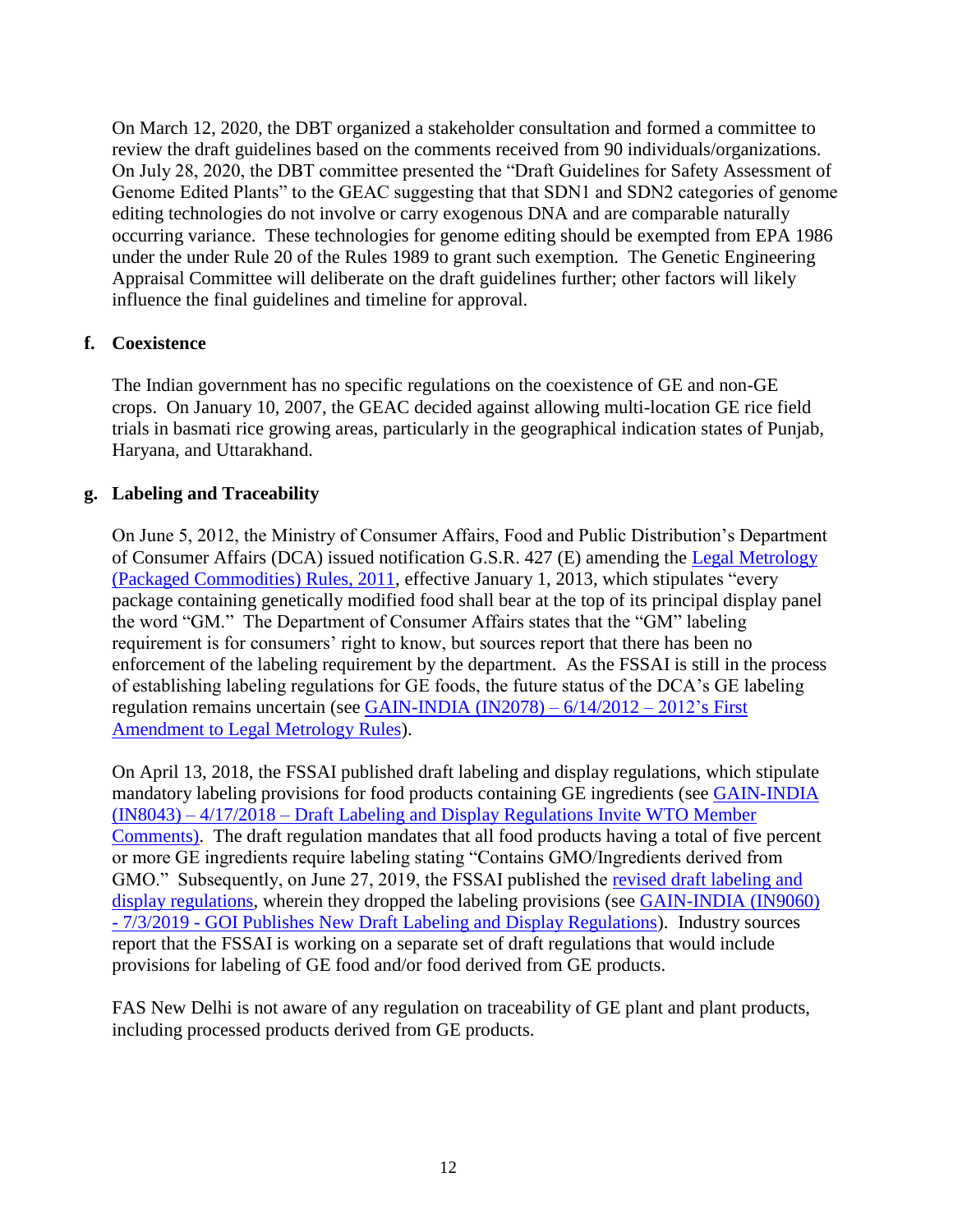## **h. Monitoring and Testing**

The Food Safety and Standard Authority of India and the food safety authorities in the state governments have the authority to draw samples at any stage of production, imports, marketing, and use for testing at various government and private food referral labs that have facilities for identifying events. India does not actively test for GE traits at the time of import/export due to lack of testing facilities at the ports-of-entry/exit. Sources report that since 2019, FSSAI officials have been collecting samples of food products, mostly grains for consumption, at select ports-of-entry and testing samples at specific referral labs. FAS New Delhi is not aware of any reports of interception of import consignments containing unapproved GE events. In case the imported products contain unapproved GE events, the importer is subject to legal action.

There is no regular monitoring of field crops to detect unapproved GE events, except in case of reports of planting of unapproved GE events. However, the Ministry of Agriculture and Farmers' Welfare monitors approved GE crop events (cotton) for three years for agronomic performance and environmental implications. Since reports of the cultivation of illegal GE crop events in MY 2017/18, various state governments have been testing and destroying illegal GE crops, followed by legal action against the responsible seed companies and individuals.

## **i. Low Level Presence (LLP) Policy**

India has a zero-tolerance policy for unapproved GE food and crop events in import shipments. The policy states that if an import shipment contains any level of an unapproved GE event at the time of import, the importer is subject to legal action.

## **j. Additional Regulatory Requirements**

Following an event's approval for commercial use, the applicant can register and market seeds in various states according to the provisions of the 2002 National Seed Policy and other relevant seed regulations specific to each state. Following the commercial release of a new GE crop, the MAFW, together with the various state departments of agriculture, monitors field performance for 3-5 years.

## **k. Intellectual Property Rights (IPR)**

India is a signatory to the Trade Related Intellectual Property Rights (TRIPS) Agreement of the World Trade Organization (WTO) and changed its patents legislation in 2005 moving from a process patent regime to a product patent one. In 2001, India enacted the Protection of Plant Varieties and Farmers' Rights Act to protect new plant varieties, including transgenic plants. The Protection of Plant Varieties and Farmers' Right Authority, established in 2005, to date has [notified 161 crop species for registration,](http://www.plantauthority.gov.in/List%20of%20150%20Crop%20species%20registration%20under%20Extantaandfarmers1.htm) including BT cotton hybrids.

## **l. Cartagena Protocol Ratification**

On January 17, 2003, India ratified the Cartagena Protocol on Biosafety, and since then has established rules for implementing the provisions of the articles (see Annex III). A Biosafety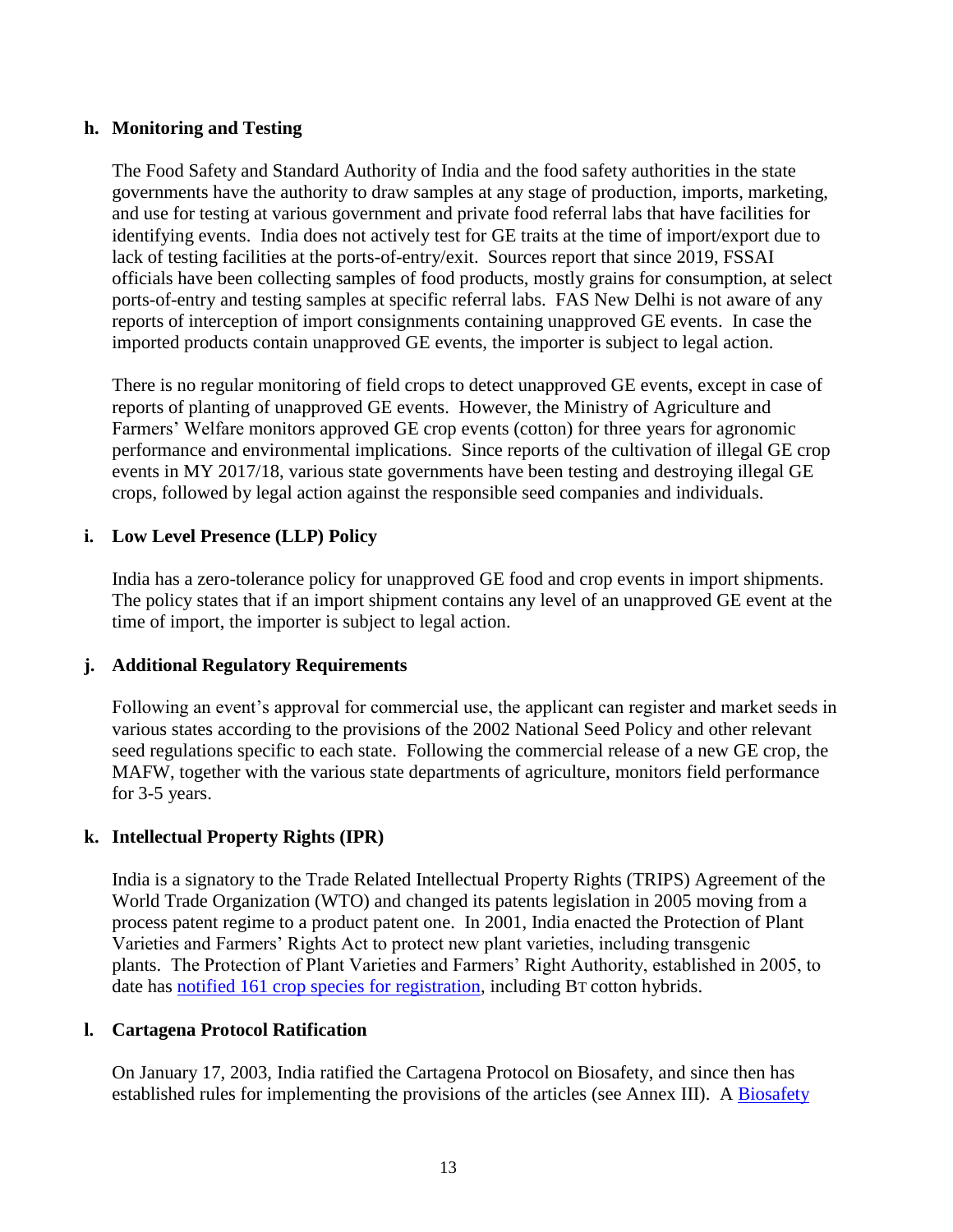[Clearing-House \(BCH\)](http://www.geacindia.gov.in/india-bch.aspx) has been set up within MOEFCC to facilitate the exchange of scientific, technical, environmental, and legal information on living modified organisms (LMOs). The Genetic Engineering Appraisal Committee approves trade of GE products, except food products, which is under the purview of the Food Safety and Standard Authority of India. In October 2014, India became the 28<sup>th</sup> country to ratify the Nagoya Kuala Lumpur Supplementary Protocol on Liability and Redress to the Cartagena Protocol on Biosafety**.** 

#### **m. International Treaties/Forums:**

In Codex *Alimentarius* discussions, India supports mandatory labeling of GM foods, requiring a compulsory declaration whenever food and food ingredients contain genetically modified organisms.

## **n. Related Issues**

**Ministry of Agriculture and Farmers' Welfare Regulates Cotton Trait License Fee:** On December 7, 2015, the MAFW passed the [Cottonseed Price Control Order \(CSPCO\)-2015](http://seednet.gov.in/PDFFILES/Cotton_Seeds_Price.pdf) regulating the maximum sale price of cottonseed, including royalty/trait value. On March 8, 2016, the MAFW issued a [Notification](http://seednet.gov.in/PDFFILES/Maximum%20sale%20price%20for%20Bt.cotton%20seeds%20for%20the%20year%202016-17.pdf) capping Bollgard I cottonseed prices in crop year 2016/17 (July-June). Prices were set at Indian rupee (INR) 635 (\$9.43) per packet (450 grams BT seeds plus 120 grams *refugia* non-BT seeds) with trait value zero and Bollgard II cottonseed prices at INR 800 (\$11.88) per packet with trait value at INR 49 (\$0.73) per packet (FOREX INR 67.33 to \$1.00). [On March 12, 2018, the MAFW](http://seednet.gov.in/SeedGO/2018/S.O.1108(E)_2018.pdf) reduced Bollgard II cottonseed prices to INR 740 (\$11.39) per packet, with trait value at INR 39 (\$0.60) per packet (FOREX INR 64.99 to \$1.00).

Industry sources indicate that the delayed biotech regulatory approval system coupled with the CSPCO-2015 have imposed significant barriers for business - discouraging innovation, research and development, and investments - in the agriculture biotechnology sector. The provisions of the CSPCO-2015 not only hurt existing technology providers, they are also a strong disincentive to potential new innovators to introduce new technologies to Indian farmers critical for improving their livelihoods and making them globally competitive.

## **PART C: MARKETING**

## **a. Public/Private Opinions**

While public opinion about biotechnology and GE crops is generally ambivalent, political pressure continues to hamper the regulatory environment. Several anti-biotech environmental, farmer and consumer groups, often supported by Greenpeace and other international affiliates, run aggressive and sustained campaigns against GE crops and products in India.

Most Indian farmers, except cotton growers and a few farmers planting illegal GE crops, lack awareness of the technology due to the absence of other GE field crops (some mired in the regulatory pipeline). Major industry associations are generally supportive of agricultural biotechnology and GE crops. The Federation of Seed Industries of India (FSII) comprised of leading seed technology developers (both local and multinational corporations), works with other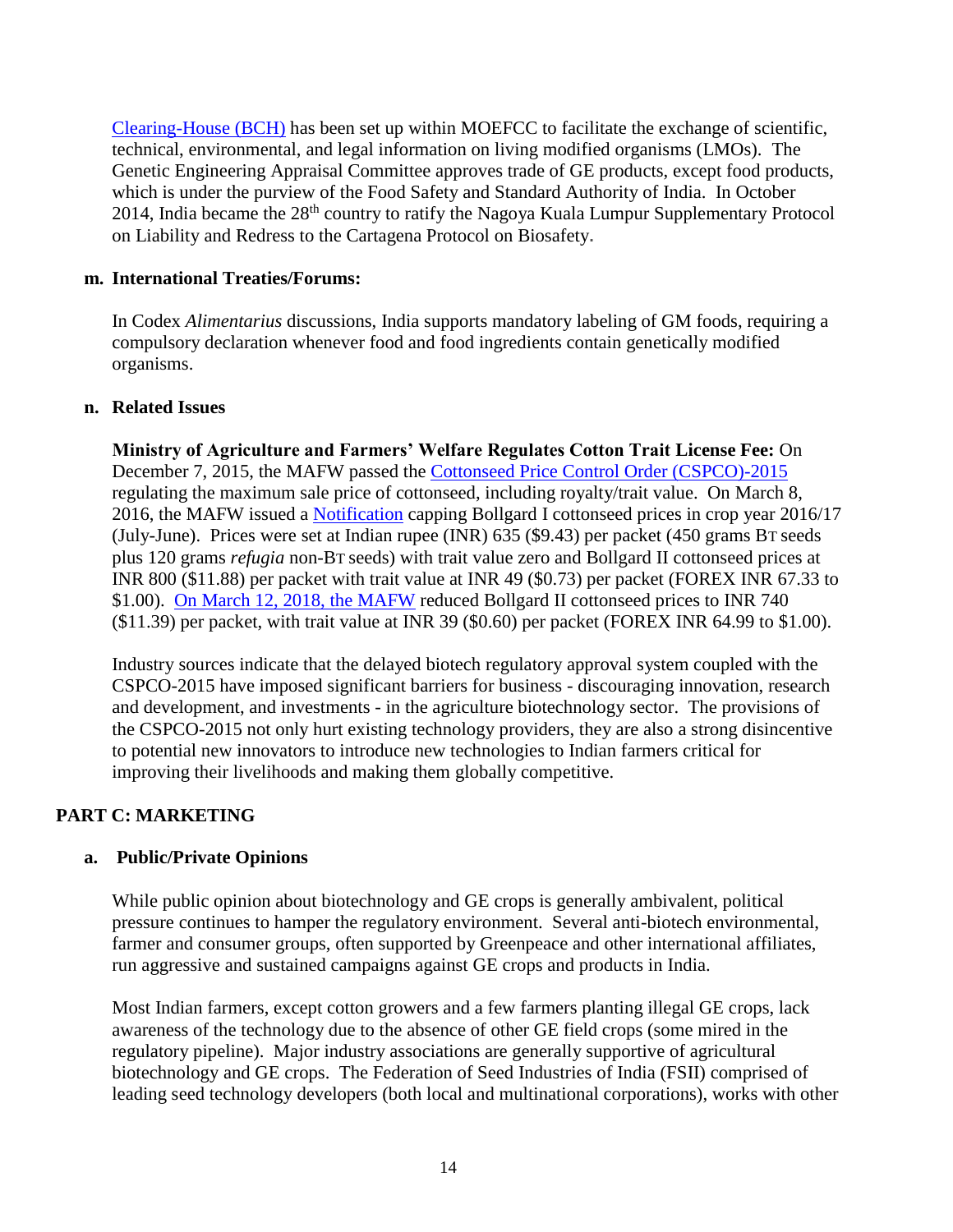pro-biotech organizations, biotech regulators, the scientific community, farmer groups, and the public to highlight the benefits from agricultural biotechnology. Major seed and agricultural technology companies (mostly multinational corporations) operating in India have formed the Alliance for Agri-Innovation (AAI), to promote new and emerging agricultural technologies, including agricultural biotechnologies and other plant breeding innovations for Indian farmers. Many agriculture biotechnology companies, local and multinational, are curtailing their biotech crop development programs due to the ongoing policy uncertainty in regulatory approvals and the CSPCO-2015 regulation. Sources report that public sector research institutions are shifting from GE crop research to genomics and its application in marker assisted crop breeding programs for identified traits. Researchers are exploring the use of genome editing tools, but have concerns with regulations following a similar regulatory path as those for GE events.

Most agricultural researchers and Indian scientists believe that biotechnology is an important tool for addressing India's future food security, sustainability, and climate change concerns. The Ministry of Science and Technology/Department of Biotechnology, the MAFW's Indian Council of Agricultural Research, and bodies like the National Academy of Agriculture Science (NAAS) have supported several outreach activities to educate the public about the benefits of biotechnology and GE crops, but success is limited.

Indian regulators and policy makers adopt the precautionary approach towards biosafety of GE crops and products. Due to the adverse media campaigns, several state governments have adopted restrictive policies (bans on GE crop field trials), discouraging biotech research and development. The Ministry of Agriculture and Farmers' Welfare and the MOST have generally been supportive of agricultural biotechnology and GE crop research and development.

Industry sources report that the FSSAI has is formulating regulations for approval of GE food and food products, but needs significant capacity building assistance from various stakeholders to implement a science based efficient regulatory system for processed food products in place and may take few years for effective implementation. Until then, there is a major policy vacuum in approval of GE food and food products for consumption and use by food processing industry.

## **b. Market Acceptance/Studies**

There are no market restrictions for domestically produced BT cotton (fiber use), cottonseed oil (food), cottonseed meal (animal feed), or imported soybean and canola oils (food).

Most Indian farmers are largely unaware of the benefits of GE crops, except for the eight million farmers benefitting from BT cotton. Reports of illegal cultivation of GE crops with unapproved events clearly suggest that farmers are willing to cultivate other GE crop events, including the events that are currently stagnating in the Indian regulatory approval system.

There are virtually no concerns about food and clothing products derived from BT cotton, cottonseed/soybean/canola oils, and cottonseed meal among the manufacturers, processors, importers, retailers and consumers of these products. Recently, local animal feed manufacturers have expressed interest for sourcing DDGS from GE corn, and soybean meal from GE soybean.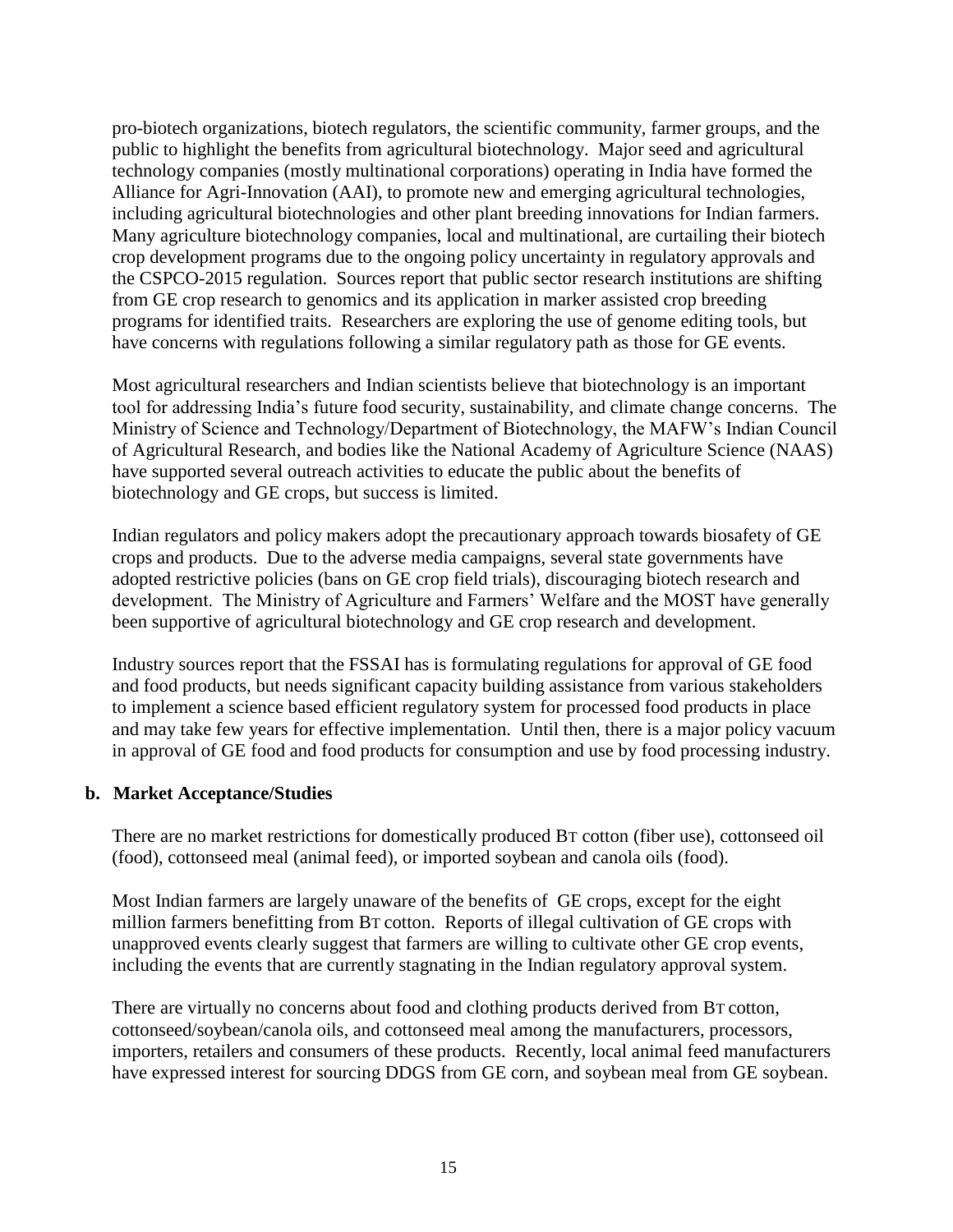More than 10 feed manufacturers have applied to the GEAC for permission to import DDGS; a handful of importers have applied to import GE soybean meal.

There have been several studies on the benefits of BT cotton for the Indian economy. Antibiotech groups in the media, lacking valid studies of their own, contest the results. FAS New Delhi is unaware of any studies by reputable organizations that focuses on opportunity cost of non-approval of other GE crops and products to farmers, consumers, and the economy of India.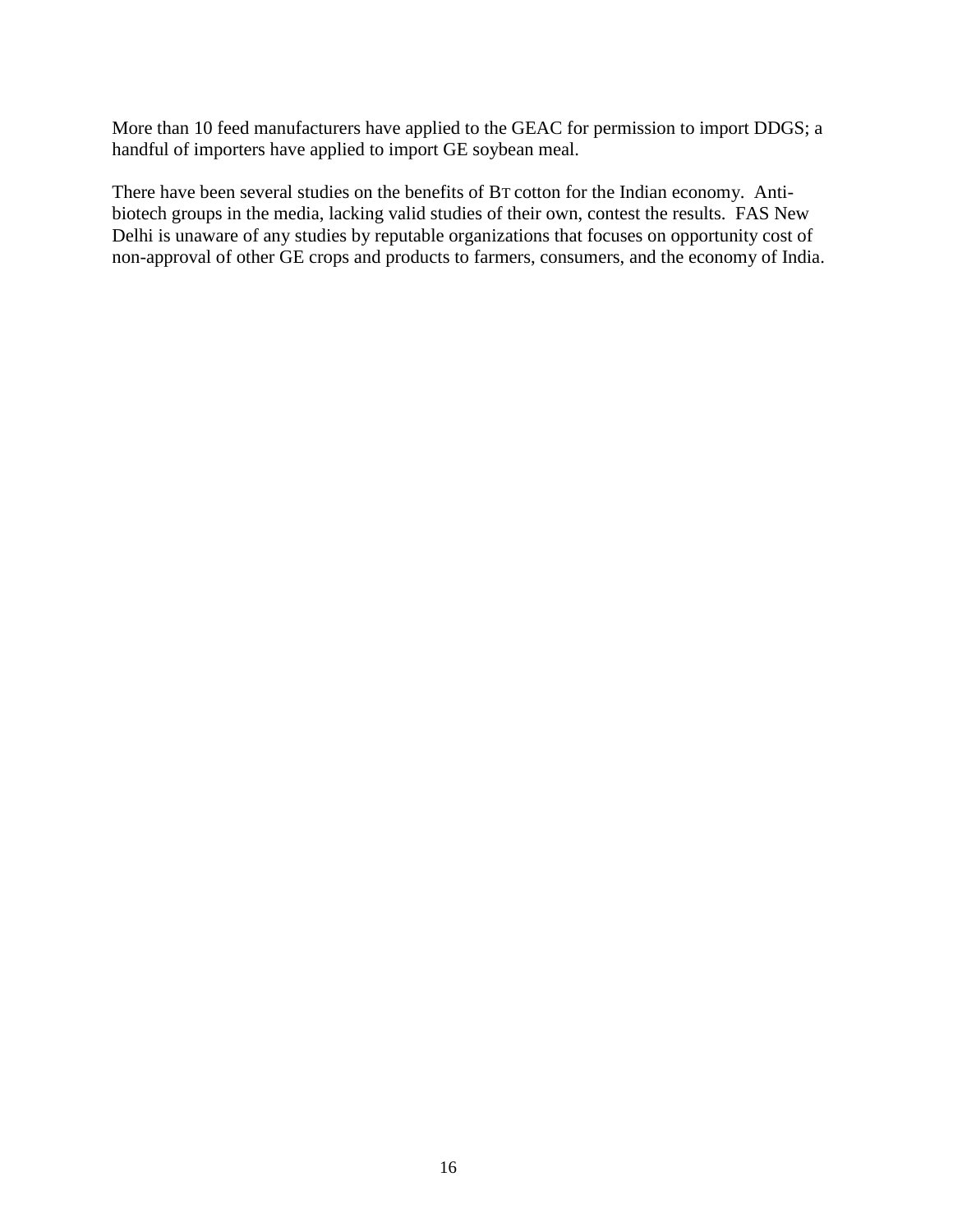## *CHAPTER 2: ANIMAL BIOTECHNOLOGY*

## **PART D: PRODUCTION AND TRADE**

#### **a. Product Development**

India's animal biotechnology research and development is in its infancy, except for some successes in animal cloning. On February 6, 2009, scientists of the National Dairy Research Institute (NDRI) successfully delivered the first cloned buffalo (heifer) calf through the advanced 'hand guided cloning technique,' but the calf died shortly after birth. The institute has now produced several cloned heifer and bull calves, including a cloned calf delivered from a cloned buffalo heifer. In December 2015, a scientist of NDRI claimed to have successfully produced a female clone of the endangered wild buffalo of Chhattisgarh. On March 9, 2012, scientists from the Sher-e-Kashmir University of Agricultural Sciences and Technology at Srinagar claimed to have delivered [a cloned pashmina goat](http://www.icar.org.in/node/5695) by the same cloning technique.

Scientists from the NDRI report that the ongoing buffalo cloning research is still at experimental stage as they address severe constraints of low birth rate and premature death of newborns. Sources report that the Indian government tasked the NDRI with an ambitious cloning program to multiply high-value bulls of traditional breeds of buffaloes and cattle to expand the national breeding program. Experts report that it may take another 7-10 years before the cloning techniques are ready for commercial use.

Animal biotechnology research in India focuses on the genomics of important livestock, poultry, and marine species. The bovine genomics program focuses on characterizing and identifying genes for heat and cold tolerance, disease resistance, and economic factors like period between calving, length of lactation, and milk yield. Ongoing research focuses on traditional Indian cattle and buffalo breeds to be used in future breeding programs for incorporating the target genes. Public sector research organizations such as the ICAR institutions, Council of Scientific and Industrial Research (CSIR) institutions, state agricultural universities, and research organizations backed by the Department of Biotechnology conduct most animal biotechnology research.

**Other Animals:** Sources also report that a local research institute has successfully conducted lab trials on GE silkworm resistant to BmNPV (*Bombyx mori nucleopolyhedrovirus*). Of note: a local company reportedly has licensed research from a United Kingdom company pertaining to mosquito-borne illnesses. The research has succeeded in producing genetically engineered male mosquitos, which contain a gene that causes their own progeny to die. Such techniques could help control mosquito populations in areas affected by mosquito borne diseases like dengue fever, the Zika virus, and the chikungunya virus. After successfully conducting lab and contained facility trials, sources report that the company has suspended the research for now due to the ongoing policy uncertainty.

## **b. Commercial Production**

India does not produce GE animals or products derived from GE animals or cloned animals for commercial production.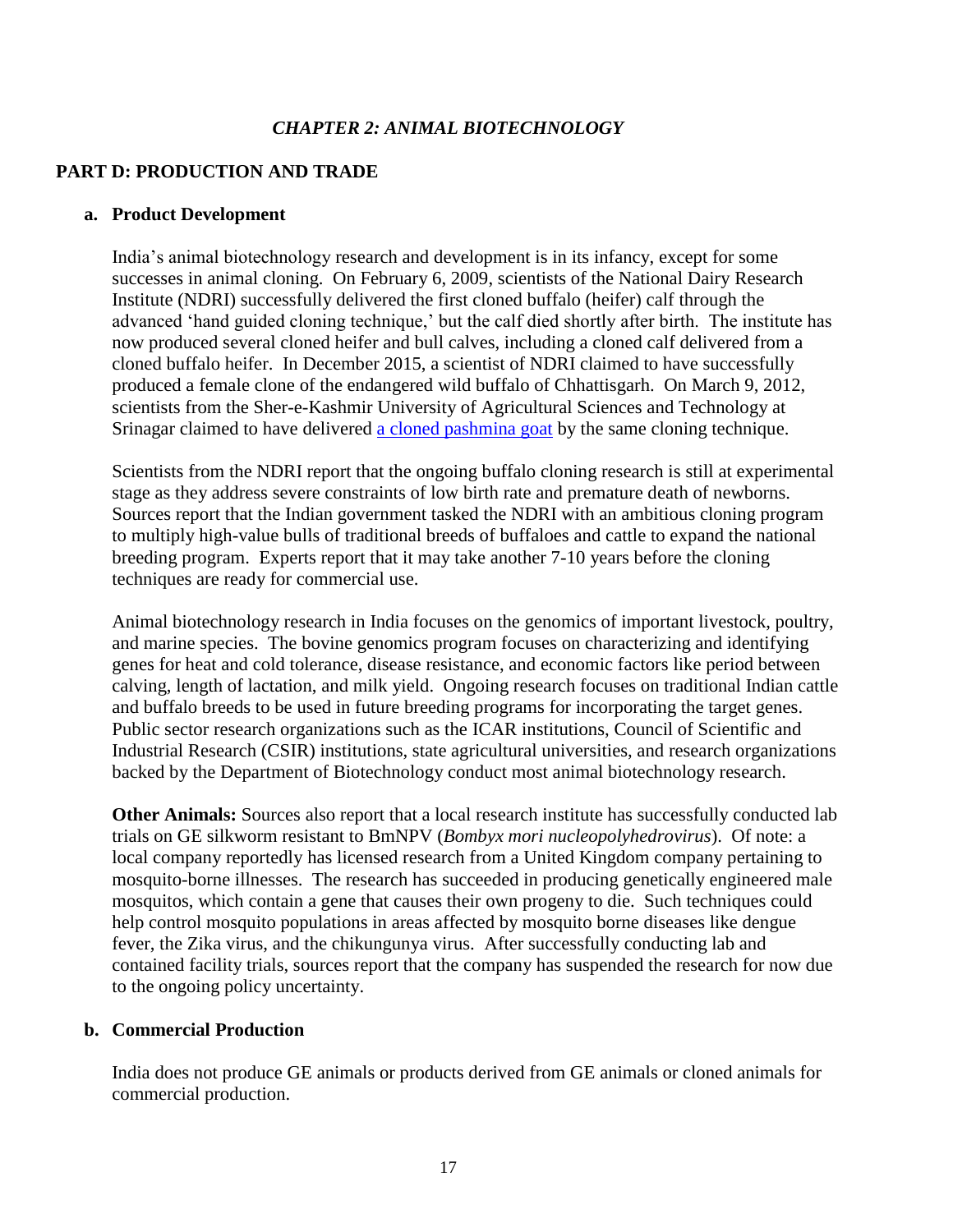## **c. Exports**

India does not export any GE animals, animal clones, or products from these animals.

## **d. Imports**

India does not allow imports of GE animals, livestock clones, or offspring of clones or products derived from such animals, except products derived from GE animals for pharmaceutical use.

## **e. Trade barriers**

The trade barriers to GE plants and products are also applicable for GE animal and products.

## **PART E: POLICY**

## **a. Regulatory Framework**

The Environment Protection Act of 1986 governs the research, development, commercial use and imports of GE animals, and non-food animal products, and the FSAA 2006 will govern food and ingredients from GE animals. Currently, most of the animal biotech research is at a preliminary stage and there are no transgenic animals, except GE mosquitoes, available even for research. Research on cloning and genomic research on animals does not come under the purview of Environment Protection Act of 1986. With animal cloning still at research stage, there are no current regulations on commercial production or marketing of cloned animals.

## **b. Approvals**

None.

## **c. Innovative Biotechnologies**

There is no defined regulatory status for innovative technologies such as genome editing in animals, nor has the DBT drafted guidelines as there is no ongoing animal biotech research in genome edited animals.

## **d. Labeling and Traceability**

India does not have any regulations on labeling or traceability of GE animals and products, or cloned animals, nor are there any major policy discussions on the issue.

## **e. Intellectual Property Rights (IPR)**

India is a signatory to the TRIPS Agreement of the WTO and changed its patents legislation in 2005 moving from a process patent regime to a product patent one. There are no specific regulations on IPR for animal biotechnology or GE animals.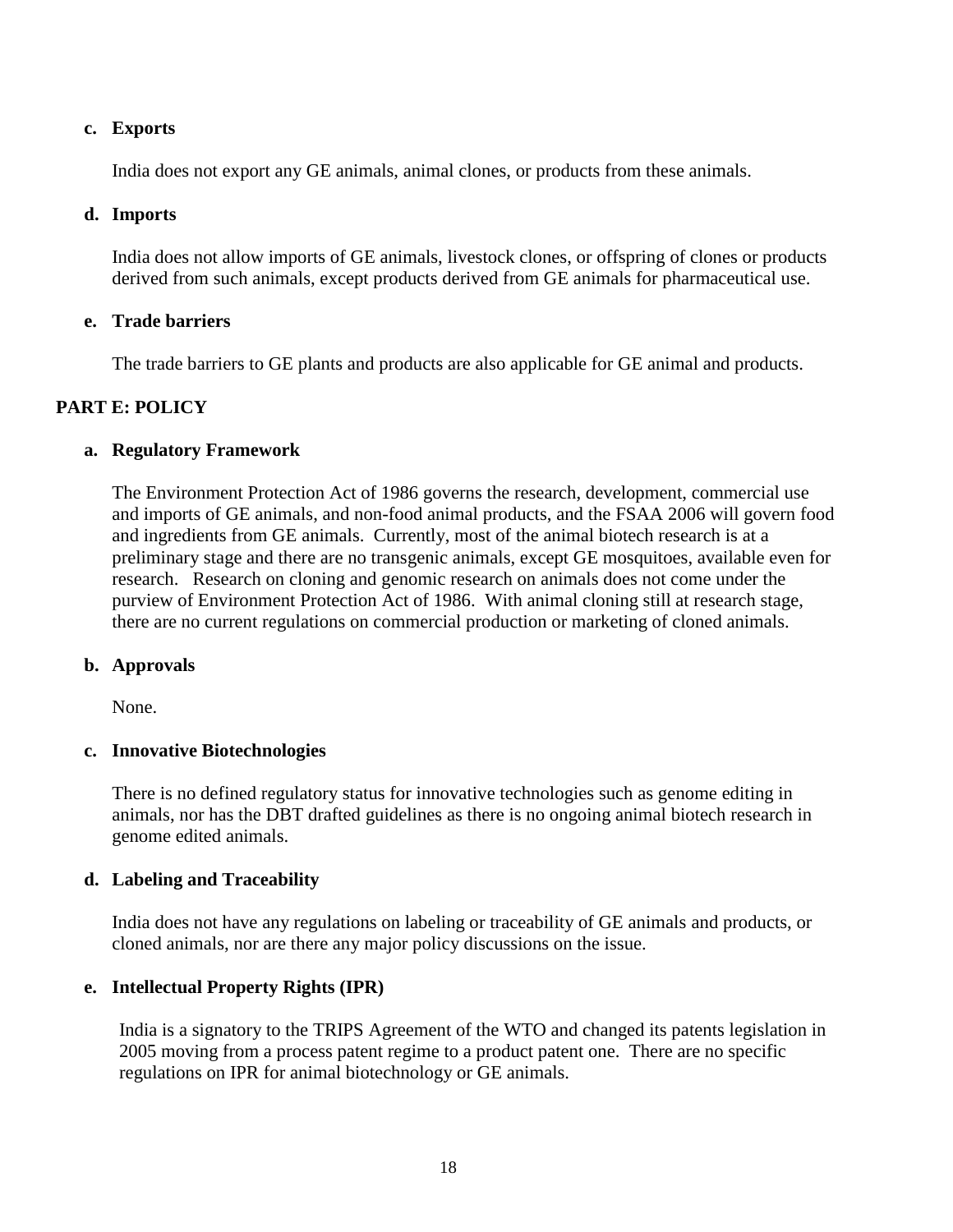## **f. International Treaties/Fora**

While India actively participates in the World Organization for Animal Health (OIE) discussions, FAS New Delhi is not aware if India has taken any position on animal biotechnologies, which includes GE animals, genome editing and cloning, in international fora.

## **g. Related Issues**

Nothing significant to report.

## **PART F: MARKETING**

#### **a. Public/Private Opinions**

The general population is largely unaware about GE animals and products, or about the ongoing programs on animal cloning. Some of the anti-biotech activists have started including GE animals in their protest activities but have excluded cloned animals for various reasons.

#### **b. Market Acceptance/Studies**

Market acceptance is not an issue in India as there are no GE animal or products in the market, nor are there any marketing studies on GE animal/products. The animal cloning program is still at the experimental stage and may take another 7-10 years before they have commercial production.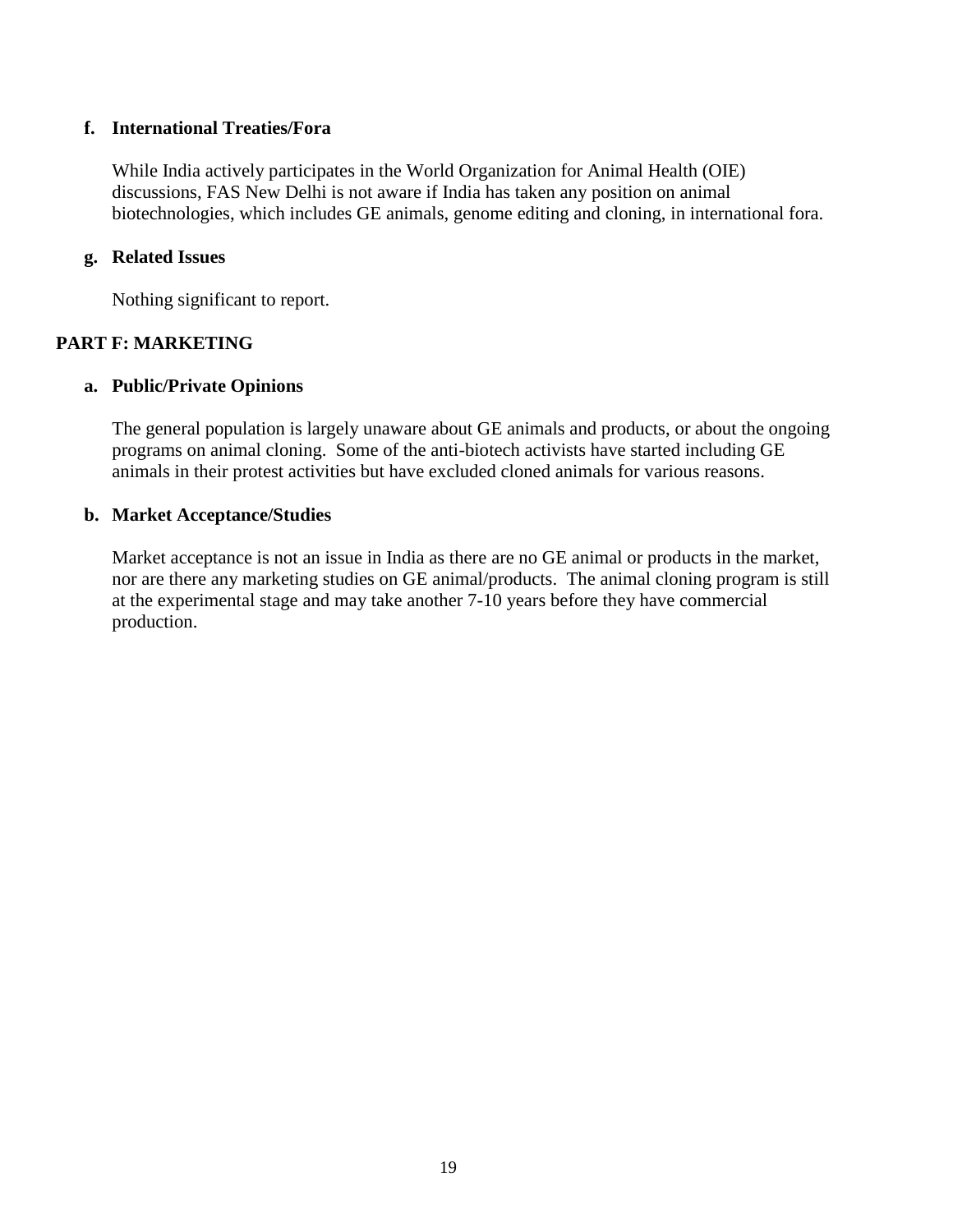## *CHAPTER 3: MICROBIAL BIOTECHNOLOGY*

## **PART G: PRODUCTION AND TRADE**

#### **a. Commercial Production**

Market sources report that the local food industry uses ingredients derived from microbial biotechnology as processing aids (mostly enzymes) and some additives (nutrient) in the dairy and bakery industry. There is no reliable information on food ingredients produced from microbial biotechnology in use by the Indian food processing industry.

#### **b. Exports**

India exports food ingredients such as enzymes, and food preparations, some of which may come from microbial biotechnology, but there is no breakout of these exports figures. There is no reliable source of information on India's exports of food ingredients derived from microbial biotechnology.

#### **c. Imports**

India exports food ingredients like enzymes, and food preparations, some of which may come from microbial biotechnology, but there is no breakout of these import figures. There is no reliable source of information on India's import of food ingredients derived from microbial biotechnology.

## **d. Trade barriers**

The approval process for imports of GE microbes used in manufacture of food ingredients derived from microbial biotechnology is a very long and tedious process. The Food Safety and Standard Authority of India is still in the process of drafting guidelines for imports and use of food ingredients derived from microbial biotechnology.

## **PART H: POLICY**

## **a. Regulatory Framework**

The Environment Protection Act of 1986 and Rules 1989 and FSSA 2006 provide the regulatory framework for research, development, commercial use and imports of GE microbes and food ingredients derived from microbial biotechnology. Until 2017, the GEAC regulated the approval of GE microbes and food ingredients derived from microbial biotechnology. Currently, the GEAC is responsible for approval of GE microbes for research, development, use and imports for manufacture of food ingredients derived from microbial biotechnology. While the FSSAI regulates food derived from genetic engineering, including ingredients derived from microbial biotechnology. (See Chapter 1, Part B: Policy, Section a) Regulatory Framework). The Food Safety and Standard Authority of India is still in the process of framing regulations and guidelines related to GM processed food products, including food ingredient derived from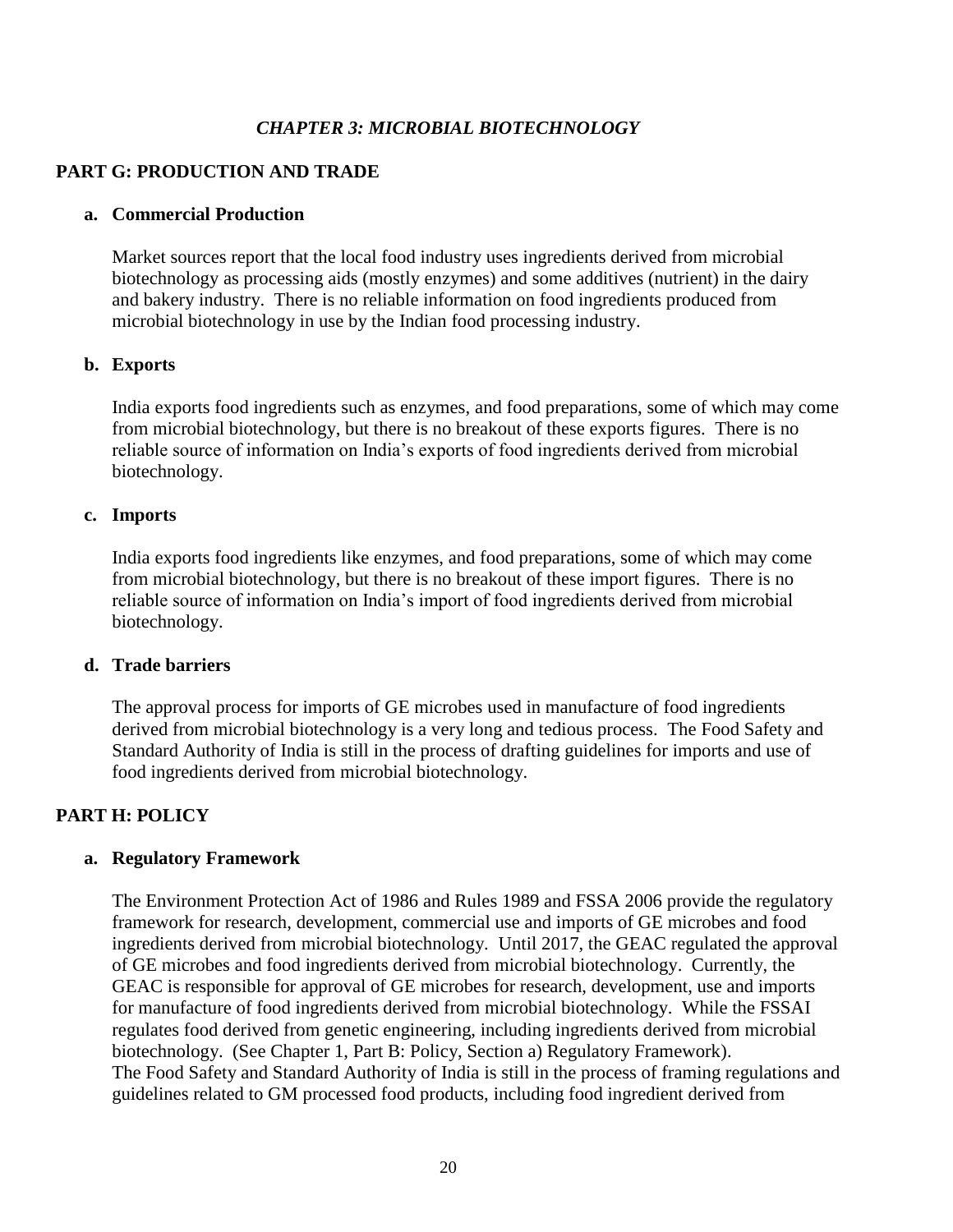microbial biotechnology. The Food Safety and Standard Authority of India has scientific panels for these topics; these are engaged in the development of guidelines and review of applications. The scientific panels will handle regulations and approvals related to food ingredients derived from microbial biotechnology:

- (i) Panel on Genetically Modified Organisms and Foods.
- (ii) [Panel for Food Additives, Flavorings, Processing Aids and Materials in contact with](https://fssai.gov.in/fskan/fskan/ScientificPanel#collapse-3)  [Food.](https://fssai.gov.in/fskan/fskan/ScientificPanel#collapse-3)
- (iii) Panel on Genetically Modified Organisms and Foods.

## **b. Approvals**

Most of the GEAC approvals for GE microbes and food ingredient derived from microbial biotechnology has been for use in dairy and baking industry.

| S.No.          | <b>Product</b>                          | <b>Approval Status</b>                     |
|----------------|-----------------------------------------|--------------------------------------------|
|                | Import of Maxiren (GE Chymosin          | On September 24, 1991, the GEAC            |
|                | Rennet from GE organism                 | approved the import of Maxiren to the      |
|                | Kluyvercomyces lactis)                  | extent of 100 kg for one year. No further  |
|                |                                         | updates in subsequent GEAC meetings.       |
| $\overline{2}$ | Manufacture and commercialization of    | On October 8, 2008, the GEAC gave no       |
|                | recombinant Chymosin                    | clearance to manufacture and               |
|                |                                         | commercialization of r-Chymosin.           |
| 3              | Import of recombinant Chy-Max           | On October 8, 2008, the GEAC gave no       |
|                | (Chymosin B)                            | objection for imports of r-Chy-Max.        |
| $\overline{4}$ | Non-commercial trials to scale up yeast | On August 28, 2014, the GEAC approved      |
|                | biotransformation process using GMO     | the request to carryout non-commercial     |
|                | yeast Category I yeast (Saccharomyces   | trials to scale up yeast biotransformation |
|                | cerevisiae).                            | process using GMO yeast Category I         |
|                |                                         | yeast (Saccharomyces cerevisiae) with      |
|                |                                         | volume up to 4000L.                        |
| 5              | Production of Xylanase enzyme by using  | On November 11, 2019, the GEAC             |
|                | recombinant Pichia pastoris.            | granted permission, but subject to the     |
|                |                                         | compliance report on Environmental Risk    |
|                |                                         | Management and Safety Plan being           |
|                |                                         | submitted every six months to the          |
|                |                                         | regional office of the Ministry of         |
|                |                                         | Environment, Forest and Climate Change     |
|                |                                         | and for other statutory clearances.        |

## **TABLE 3: India, The GEAC Approvals of GE Microbes, and Food Ingredients derived from Microbial Biotechnology**

Source: The Genetic Engineering Appraisal Committee; [www.geacindia.gov.in.](http://www.geacindia.gov.in/)

Market sources report that some food ingredients derived from microbial biotechnology, mostly processing aids (enzymes) and novel food ingredients, in use by the domestic industry prior to 2017, have been granted interim approval by the FSSAI for import and use. However, others are awaiting approval as the new rules and guidelines are being finalized.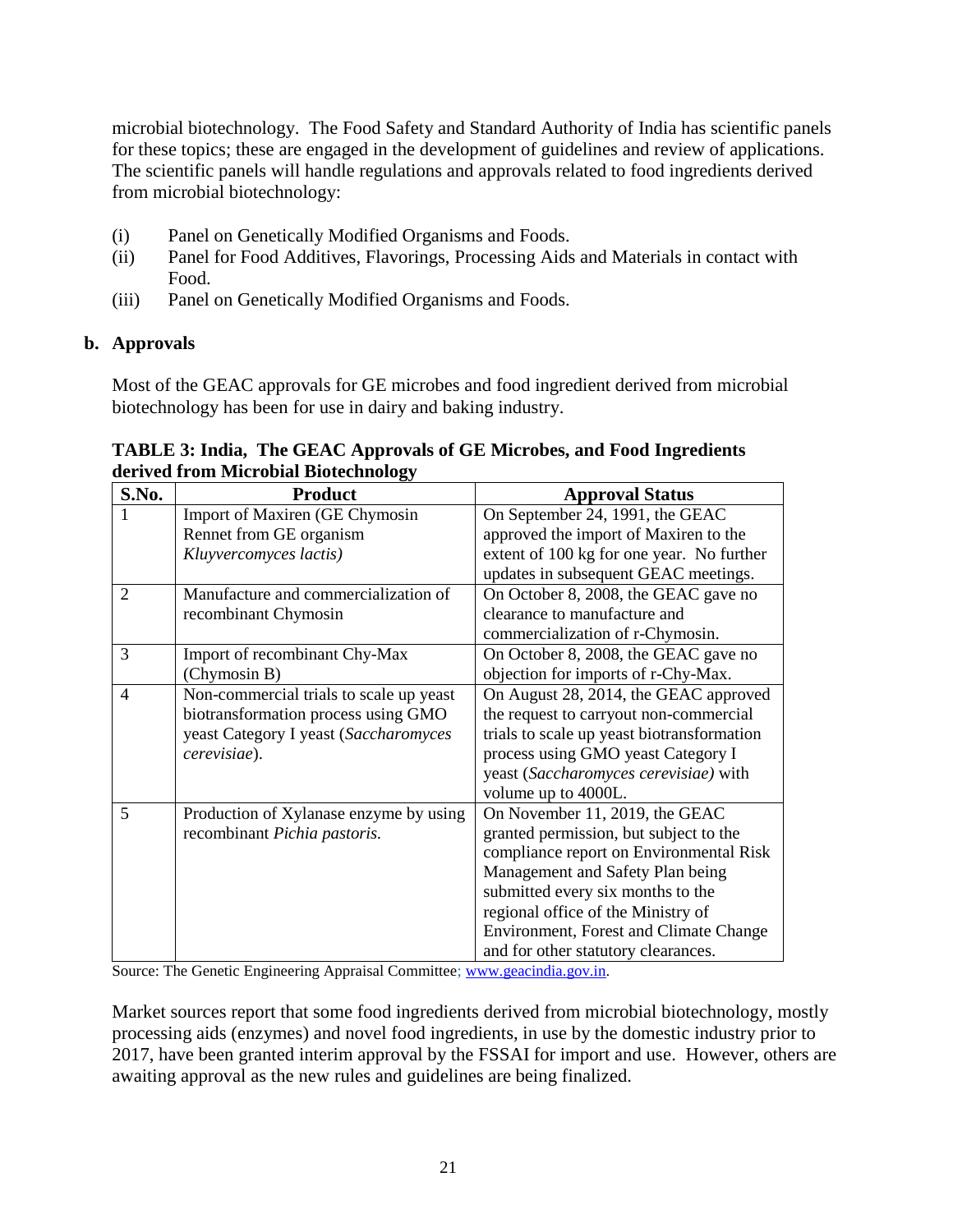## **c. Labeling and Traceability**

There are no specific regulations on labeling or traceability of food ingredients derived from microbial biotechnology. (For general regulations on food ingredients, see Chapter 1, Part B: Policy, subsection g) Labeling and Traceability).

## **d. Monitoring and Testing**

India does not actively test for evidence of genetically engineered microbes or food ingredients derived from microbial technology used in food industry**.** (For general regulations on food ingredients, see Chapter 1, Part B: Policy, subsection h) Monitoring and Testing).

## **e. Additional Regulatory Requirements**

Not applicable.

## **f. Intellectual Property Rights (IPR)**

India is a signatory to the TRIPS Agreement of the WTO and changed its patents legislation in 2005 moving from a process patent regime to a product patent one. There are no specific regulations on IPR for GE microbes or food ingredient derived from microbial biotechnology.

## **g. Related Issues**

No issue to report.

## **PART I: MARKETING**

## **a. Public/Private Opinions**

FAS New Delhi is not aware of studies that researched public or private opinions of food that uses ingredients derived from microbial biotechnology.

## **b. Market Acceptance/Studies**

FAS New Delhi is not aware of marketing studies that have evaluated food processor or public attitude towards use of food ingredients derived from microbial biotechnology.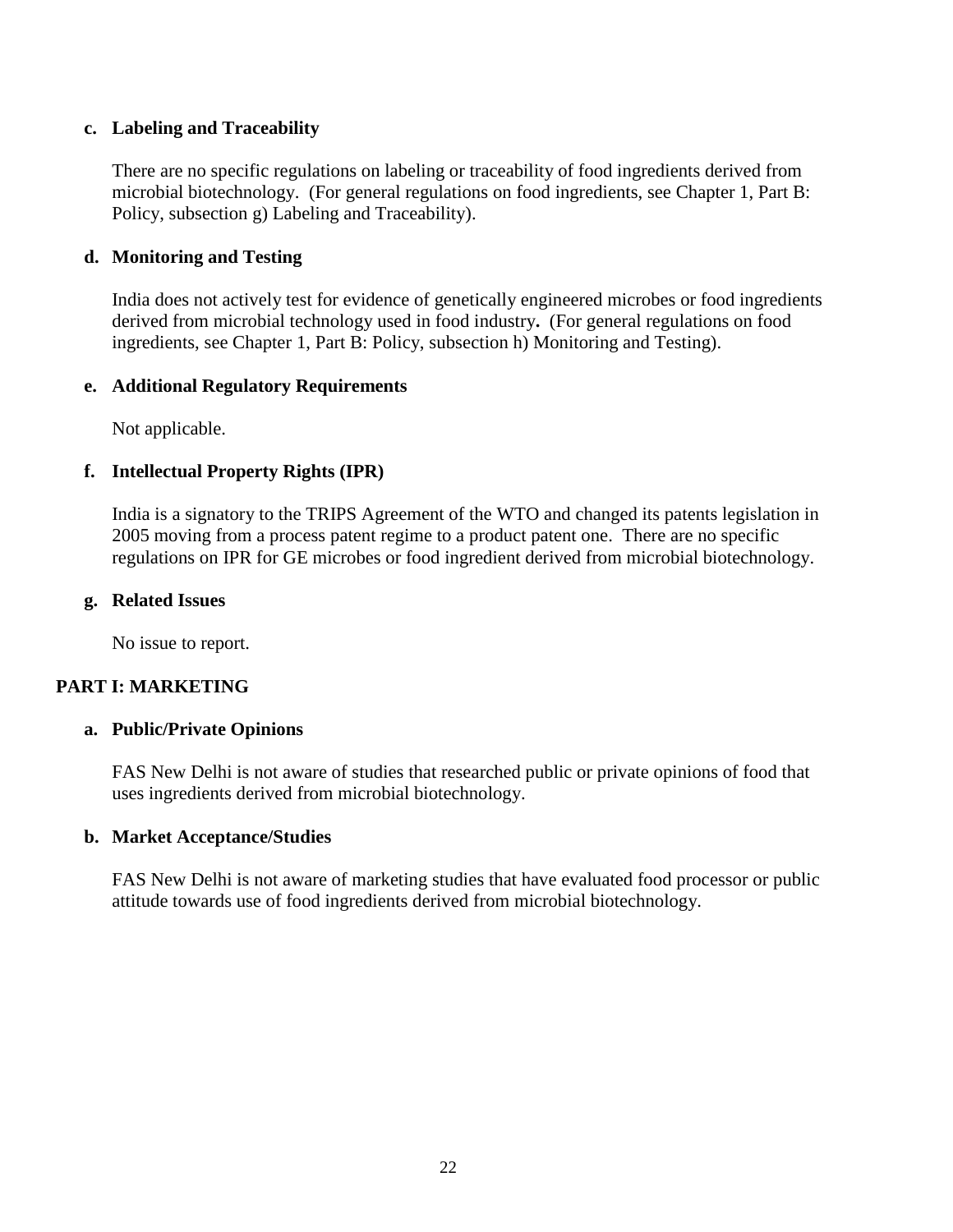## **ANNEXURES**

| <b>Committee</b>      | <b>Members</b>                           | <b>Functions</b>                                   |
|-----------------------|------------------------------------------|----------------------------------------------------|
| Genetic               | Chairman-Additional Secretary, MOEF      | Review and recommend the use of bio-               |
| Engineering           | Co-Chairman - Nominee of Department      | engineered products for commercial                 |
| Appraisal             | of Biotechnology (DBT)                   | applications.                                      |
| Committee             | Members: Representatives of concerned    | Approve activities involving large-scale use of    |
| (GEAC);               | agencies and departments namely          | bio-engineered organisms and recombinants in       |
| functions under       | Ministry of Industrial Development,      | research and industrial production from an         |
| Ministry of           | DBT, and the Department of Atomic        | environmental safety angle.                        |
| Environment,          | Energy                                   | Consult RCGM on technical matters relating to      |
| Forests and           | <b>Expert members: Director General-</b> | clearance of bio-engineered crops/products.        |
| <b>Climate Change</b> | ICAR, Director General-ICMR;             | Approve imports of bio-engineered food/feed or     |
| (MOEFCC).             | Director General-CSIR; Director          | processed product derived thereof.                 |
|                       | General of Health Services; Plant        | Take punitive actions on those found violating     |
|                       | Protection Adviser; Directorate of Plant | GE rules under EPA, 1986.                          |
|                       | Protection; Quarantine and storage;      |                                                    |
|                       | Chairman, Central Pollution Control      |                                                    |
|                       | Board; and few outside experts in        |                                                    |
|                       | individual capacity.                     |                                                    |
|                       | Member Secretary: An official from the   |                                                    |
|                       | <b>MOEFCC</b>                            |                                                    |
| Review                | Representatives from:                    | Develop guidelines for the regulatory process      |
| Committee on          | DBT, Indian Council of Medical           | for research and use of bio-engineered products    |
| Genetic               | Research (ICMR), Indian Council of       | from a bio-safety angle.                           |
| Manipulation          | Agricultural Research (ICAR), Council    | Monitor and review all ongoing GE research         |
| (RCGM); function      | of Scientific and Industrial Research    | projects up to the multi-location restricted field |
| under DBT,            | (CSIR)                                   | trial stage.                                       |
| Ministry of           | Other experts in their individual        | Undertake visits to trial sites to ensure adequate |
| Science and           | capacity.                                | security measures.                                 |
| Technology            |                                          | Issue clearance for the import of raw materials    |
| (MOST).               |                                          | needed in GE research projects.                    |
|                       |                                          | Scrutinize applications made to the GEAC for       |
|                       |                                          | the import of bioengineered products.              |
|                       |                                          | Convoke monitoring and evaluation committees       |
|                       |                                          | for biotech crop research projects.                |
|                       |                                          | Appoint sub-groups when required in topics of      |
|                       |                                          | interest to the committee.                         |
| Recombinant           | Scientists from DBT and other public     | Take note of developments in biotechnology at      |
| <b>DNA Advisory</b>   | sector research institutions.            | the national and international level.              |
| Committee             |                                          | Prepare suitable guidelines for safety in research |
| (RDAC); function      |                                          | and applications of biotechnology.                 |
| under DBT.            |                                          | Prepare other guidelines as may be required by     |
|                       |                                          | the GEAC.                                          |

## **ANNEX I: Existing Biotech Regulatory Authorities – Function/Composition**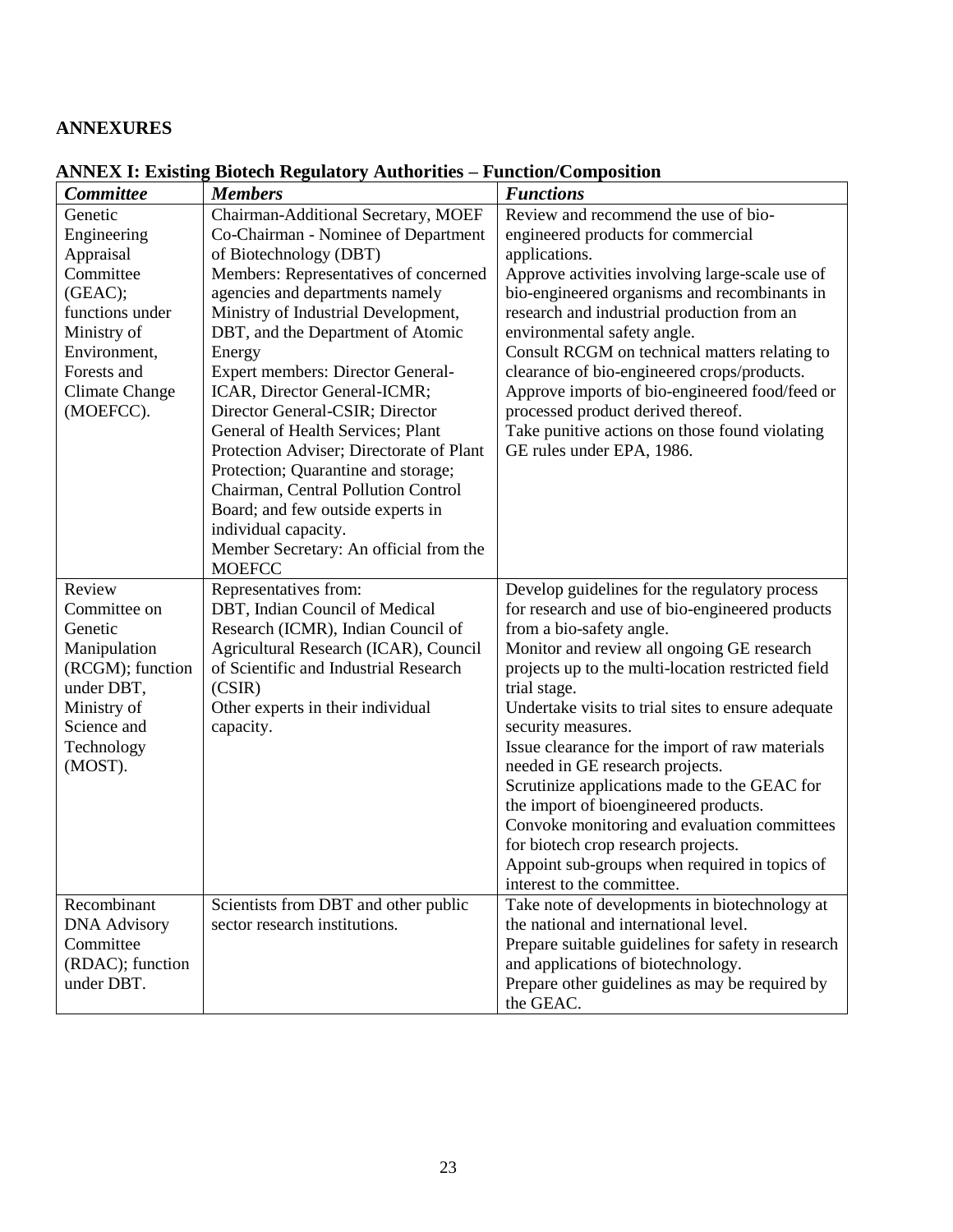| Monitoring Cum      | Experts from ICAR institutes, State     | Monitor and evaluates trial sites, analyze data,   |
|---------------------|-----------------------------------------|----------------------------------------------------|
| Evaluation          | Agricultural Universities (SAUs) and    | inspect facilities and recommend safe and          |
| Committee           | other agricultural/crop research        | agronomical viable transgenic crops/plants for     |
| (MEC).              | institutions and representatives from   | approval to RCGM/GEAC                              |
|                     | DBT.                                    |                                                    |
| Institutional       | Head of the Institution, Scientists     | Develop a manual of guidelines for the             |
| <b>Biosafety</b>    | engaged in biotech work, Medical        | regulatory process on bio-engineered organisms     |
| Committee           | Expert, and Nominee of the Department   | in research, use and application to ensure         |
| (IBC); functions at | of Biotechnology                        | environmental safety.                              |
| research            |                                         | Authorize and monitor all ongoing biotech          |
| institution level.  |                                         | projects at controlled multi-location field sites. |
|                     |                                         | Authorize imports of bio-engineered                |
|                     |                                         | organisms/transgenic for research purposes.        |
|                     |                                         | Coordinate with district and state level           |
|                     |                                         | biotechnology committees.                          |
| <b>State</b>        | Chief Secretary, State Government;      | Periodically reviews the safety and control        |
| Biotechnology       | Secretaries, Departments of             | measures of institutions handling bio-             |
| Coordination        | Environment, Health, Agriculture,       | engineered products.                               |
| Committee           | Commerce, Forests, Public Works,        | Inspect and take punitive action through the       |
| (SBCC); functions   | Public Health; Chairman, State          | State Pollution Control Boards or the              |
| under the state     | Pollution Control Board; State          | Directorate of Health in case of violations.       |
| government where    | microbiologists and pathologists; Other | Nodal agency at the state level to assess          |
| biotech research    | experts.                                | damage, if any, due to release of bio-engineered   |
| occurs.             |                                         | organisms and take on-site control measures.       |
| District-Level      | District Collector; Factory Inspector;  | Monitor safety regulations in research and         |
| Committee           | Pollution Control Board Representative; | production installations.                          |
| (DLC); functions    | Chief Medical Officer; District         | Investigate compliance with rDNA guidelines        |
| under the district  | Agricultural Officer, Public Health     | and report violations to SBCC or GEAC.             |
| administration      | Department Representative; District     | Nodal agency at district level to assess damage,   |
| where biotech       | Microbiologists/Pathologists; Municipal | if any, due to release of bio-engineered           |
| research occurs.    | Corporation Commissioner; other         | organisms and take on-site control measures.       |
|                     | experts.                                |                                                    |
| Food Safety         | Still in the process of drafting        | FSSAI has the mandate for regulating approval      |
| Standard            | regulations and guidelines.             | of GE food and products.                           |
| Authority of India. |                                         |                                                    |

Source: The DBT, MOEFCC, FSSAI, Government of India sources, and FAS New Delhi office research.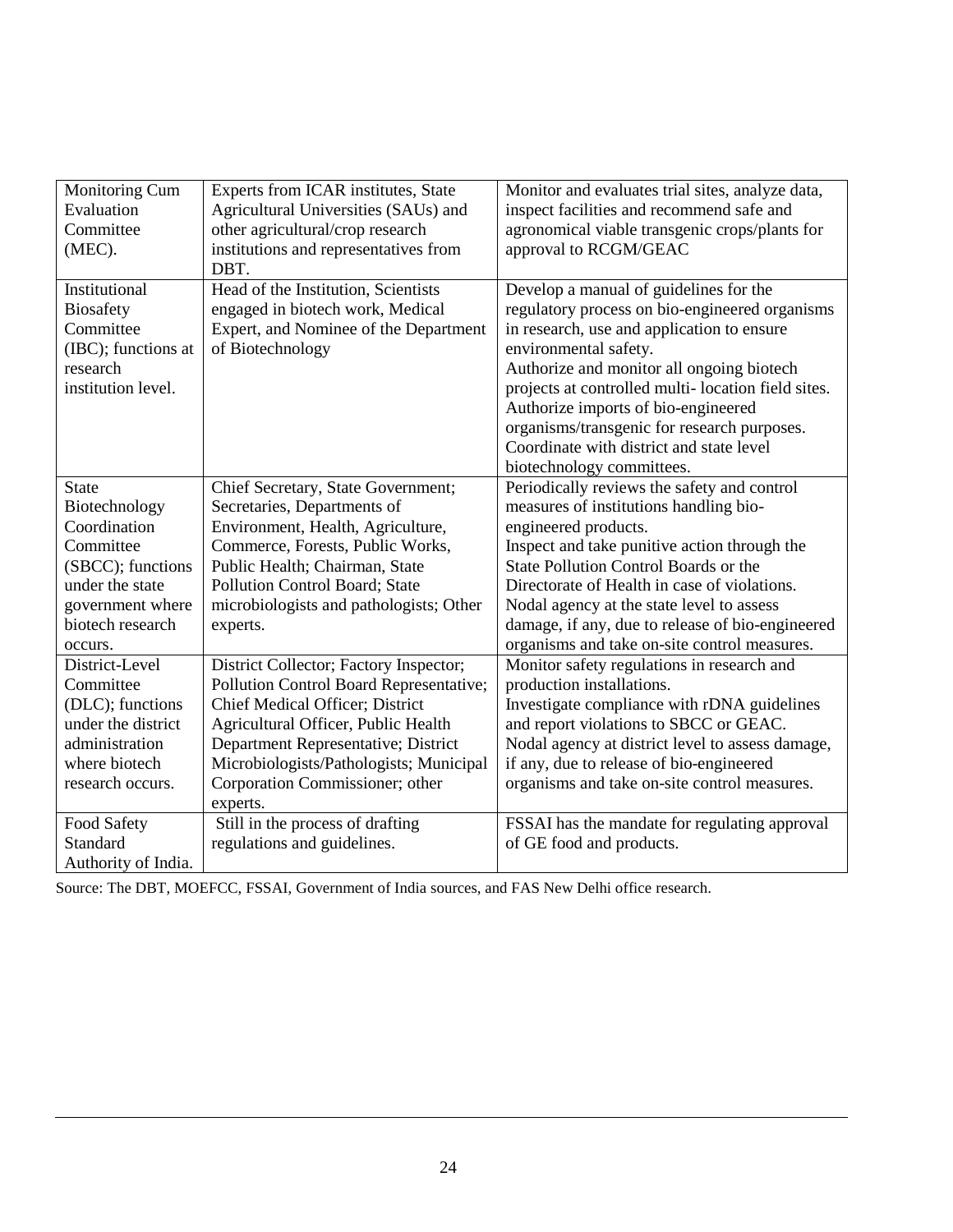| <b>Item</b>                                                                                    | <b>Approval</b><br><b>According</b><br><b>Agency</b> | <b>Governing Rules</b>                                                                                                                                                                                                                                                                                                                                                                                                                                                                                                                                                                                                                                                                                                                                                                                     | Form<br>No.                      | <b>Links</b>                                    |
|------------------------------------------------------------------------------------------------|------------------------------------------------------|------------------------------------------------------------------------------------------------------------------------------------------------------------------------------------------------------------------------------------------------------------------------------------------------------------------------------------------------------------------------------------------------------------------------------------------------------------------------------------------------------------------------------------------------------------------------------------------------------------------------------------------------------------------------------------------------------------------------------------------------------------------------------------------------------------|----------------------------------|-------------------------------------------------|
| " $GMOs"$<br>LMOs for<br>R&D                                                                   | IBSC/<br>RCGM/<br><b>NBPGR</b>                       | Rules 1989; Biosafety guidelines of 1990 and 1998;<br>Plant Quarantine (Regulation of Imports into India) –<br>Order, 2004 issued by NBPGR; and Guidelines for<br>the import of germplasm, 2004 by NBPGR.                                                                                                                                                                                                                                                                                                                                                                                                                                                                                                                                                                                                  | I                                | <b>GEAC Form I</b>                              |
| GMOs/<br>LMOs for<br>intentional<br>release<br>(including<br>field trials)                     | IBSC/<br>RCGM/<br>GEAC/<br><b>ICAR</b>               | Rules 1989; biosafety guidelines of 1990 and 1998.                                                                                                                                                                                                                                                                                                                                                                                                                                                                                                                                                                                                                                                                                                                                                         | II B                             | <b>GEAC Form II</b><br>$\underline{\mathbf{B}}$ |
| <b>GM LMOs</b><br>per se for<br>food $\frac{1}{\text{feed}}$<br>processing                     | <b>GEAC</b><br>and<br><b>FSSAI</b>                   | Provide biosafety and food safety studies,<br>Compliance with the Rules 1989 and Biosafety<br>guidelines of 1990 and 1998. The FSSAI is working<br>on the rules for approval of GE food after GEAC<br>clearance on biosafety aspect.                                                                                                                                                                                                                                                                                                                                                                                                                                                                                                                                                                       | $\mathop{\mathrm{III}}\nolimits$ | <b>GEAC Form</b><br>$\mathbf{I}$                |
| <b>GM</b><br>processed<br>food<br>derived<br>from<br>LMOs <sup>/1</sup>                        | <b>FSSAI</b><br>(Previously<br>GEAC)                 | FSSAI working on the rules.<br>Previous GEAC Rule:<br>One time "event based" approval given based on<br>importer providing the following information:<br>i. List of genes/events approved in the crop species<br>for commercial production in the country of<br>export/country of origin;<br>ii. Approval of the product for consumption in<br>countries other than producing countries;<br>iii. Food safety study conducted in the country of<br>origin;<br>iv. Analytical/compositional report from the country<br>of export/origin;<br>v. Details on further processing envisaged after<br>import;<br>vi. Details on commercial production, marketing and<br>use for feed/food in the country of export/origin;<br>vii. Details on the approval of genes / events from<br>which the product is derived. | IV                               | <b>GEAC Form</b><br>$\underline{\mathbf{IV}}$   |
| Processed<br>food<br>containing<br>ingredients<br>derived<br>from<br>$\mathrm{GMO}^{\prime 1}$ | <b>FSSAI</b><br>(Previously<br>GEAC)                 | FSSAI working on the rules.<br>Previous GEAC Rule:<br>If the processed food contains any ingredient derived<br>from category 2 and 3 mentioned above, and if the<br>LMO/ product thereof is by the GEAC, no further<br>approval is required except for declaration at the port<br>of entry. In case it does not have the approval of<br>GEAC, the procedure mentioned in category 3 above<br>to be complied.                                                                                                                                                                                                                                                                                                                                                                                               | IV, if<br>required               | <b>GEAC Form</b><br>$\underline{\mathbf{IV}}$   |

## **ANNEX II: Procedure and Application Formats for Import of Biotech Products**

Source: The GEAC, MOEF Website [http://www.geacindia.gov.in/applications.aspx,](http://www.geacindia.gov.in/applications.aspx) and FAS New Delhi office research. Note <sup>/1</sup>- Since the Supreme Court of India directive of August 11, 2017, regulations of these products under the purview of FSSAI; it is still formulating the guidelines and regulations.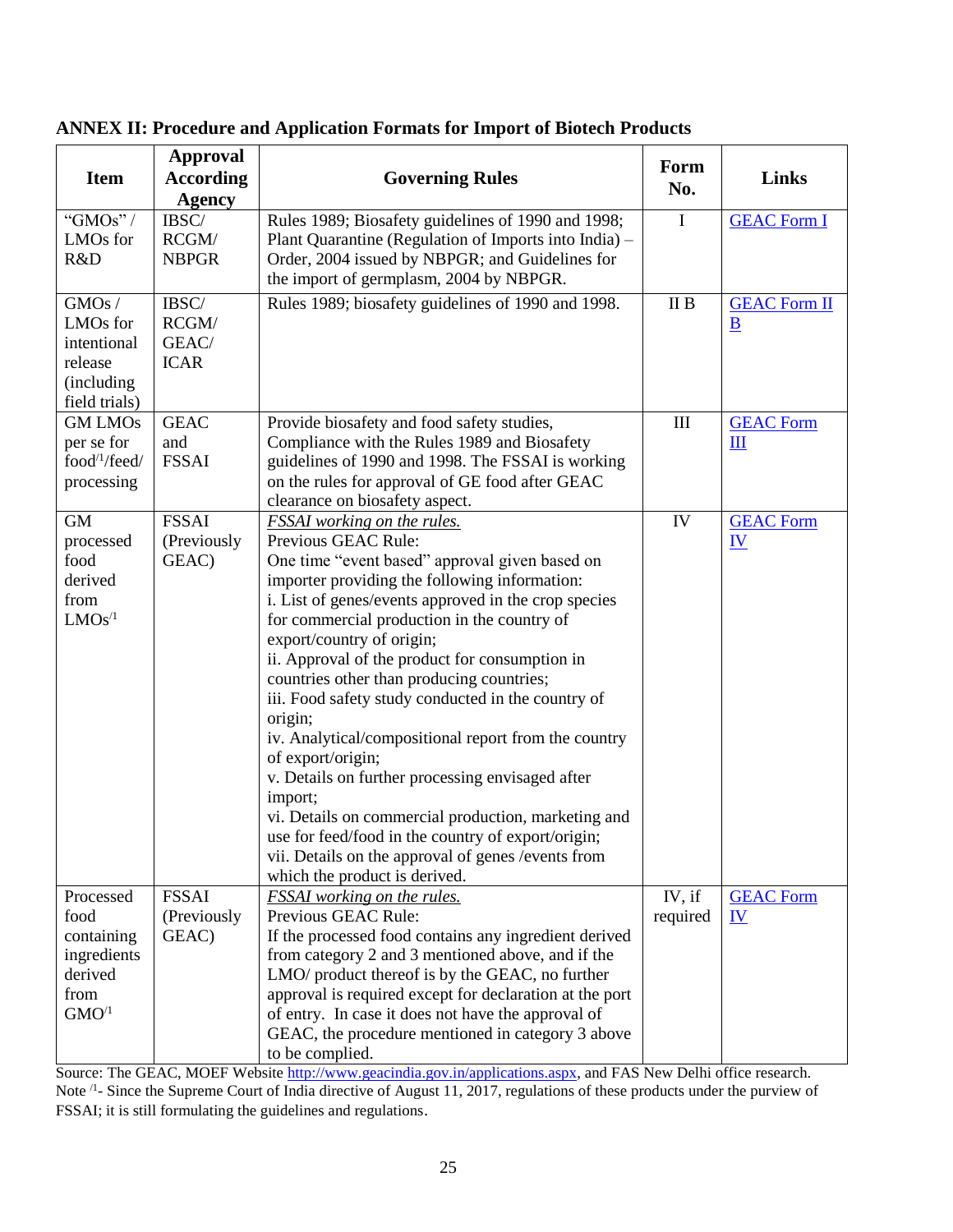| <b>Article</b> | <b>Provisions</b>                                            | <b>Present Status</b>                                                             |
|----------------|--------------------------------------------------------------|-----------------------------------------------------------------------------------|
| No.            |                                                              |                                                                                   |
| Article        | Application of the Advanced Informed                         | Competent authority (GEAC) notified. Border control                               |
| 7              | Agreement procedure prior to the first trans                 | through NBPGR only for contained use. Projects                                    |
|                | boundary movement of LMOs intended for                       | initiated to strengthen DBT and MOEF's capabilities to                            |
|                | direct use as food or feed, or for processing.               | identify LMOs.                                                                    |
| Article        | Notification – The Party of export shall                     | Rules 1989 and competent authorities in place.                                    |
| 8              | notify, or require the exporters to ensure                   |                                                                                   |
|                | notification to, in writing, the competent                   |                                                                                   |
|                | authority of the Party of import prior to the                |                                                                                   |
|                | intentional trans boundary movement of                       |                                                                                   |
|                | LMOs that falls within the scope of Article                  |                                                                                   |
|                | 7.                                                           |                                                                                   |
| Article        | Acknowledgement of receipt of                                | Point of contact notified the regulatory body (GEAC)                              |
| 9              | notification-The Party of import shall                       | in place.                                                                         |
|                | acknowledge receipt of the notification, in                  |                                                                                   |
|                | writing to the notifying entity.                             |                                                                                   |
| Article        | Decision Procedure-Decision taken by the                     | Regulatory body (GEAC) in place.                                                  |
| 10             | Party of import shall be in accordance with                  |                                                                                   |
|                | Article 15.                                                  |                                                                                   |
| Article        | Procedure for LMOs intended for direct use                   | Rules 1989 <sup>[1]</sup> The DGFT Notification No. 2 (RE-2006)/<br>2004-2009.[2] |
| 11             | as food or feed, or for processing.                          | 1989 rules.                                                                       |
| Article<br>13  | Simplified Procedure to ensure the safe                      |                                                                                   |
|                | intentional trans-boundary movement of<br>LMO <sub>s</sub> . |                                                                                   |
| Article        | Bilateral, regional and multilateral                         |                                                                                   |
| 14             | agreements and arrangements.                                 |                                                                                   |
| Article        | Risk assessment.                                             | DBT Biosafety Guidelines for research in plants,                                  |
| 15             |                                                              | guidelines for confined field trials guidelines for safety                        |
|                |                                                              | assessment of foods derived from GE plants.                                       |
| Article        | Risk Management.                                             | <b>DBT</b> Guidelines for research.                                               |
| 16             |                                                              |                                                                                   |
| Article        | Unintentional trans-boundary movements                       | <b>Rules 1989.</b>                                                                |
| 17             | and emergency measures.                                      |                                                                                   |
| Article        | Handling, transport, packaging and                           | Rules 1989, guidelines to be developed.                                           |
| 18             | identification.                                              |                                                                                   |
| Article        | Competent National Authorities and                           | Ministry of Environment and Forests designated as                                 |
| 19             | National Focal Point.                                        | competent authority and national focal point.                                     |
| Article        | Information sharing and the Biosafety                        | <b>Biosafety Clearing House</b>                                                   |
| 20             | Clearing House.                                              | (http://geacindia.gov.in/india-bch.aspx)                                          |
| Article        | Confidential information                                     |                                                                                   |
| 21             |                                                              |                                                                                   |
| Article        | Capacity building.                                           | Ongoing capacity building activities by the DBT and                               |
| 22             |                                                              | MOEF; with the support of the Global Environment                                  |
|                |                                                              | Forum (GEF) through the United Nations Environment                                |
|                |                                                              | Program (UNEP) (since 2012).                                                      |
| Article        | Public awareness and participation.                          | Ongoing, MOEF, DBT and ICAR have specific                                         |
| 23             |                                                              | websites on biotech developments and regulatory                                   |

# **ANNEX III: India's Compliance with Various Articles of the Cartagena Protocol**